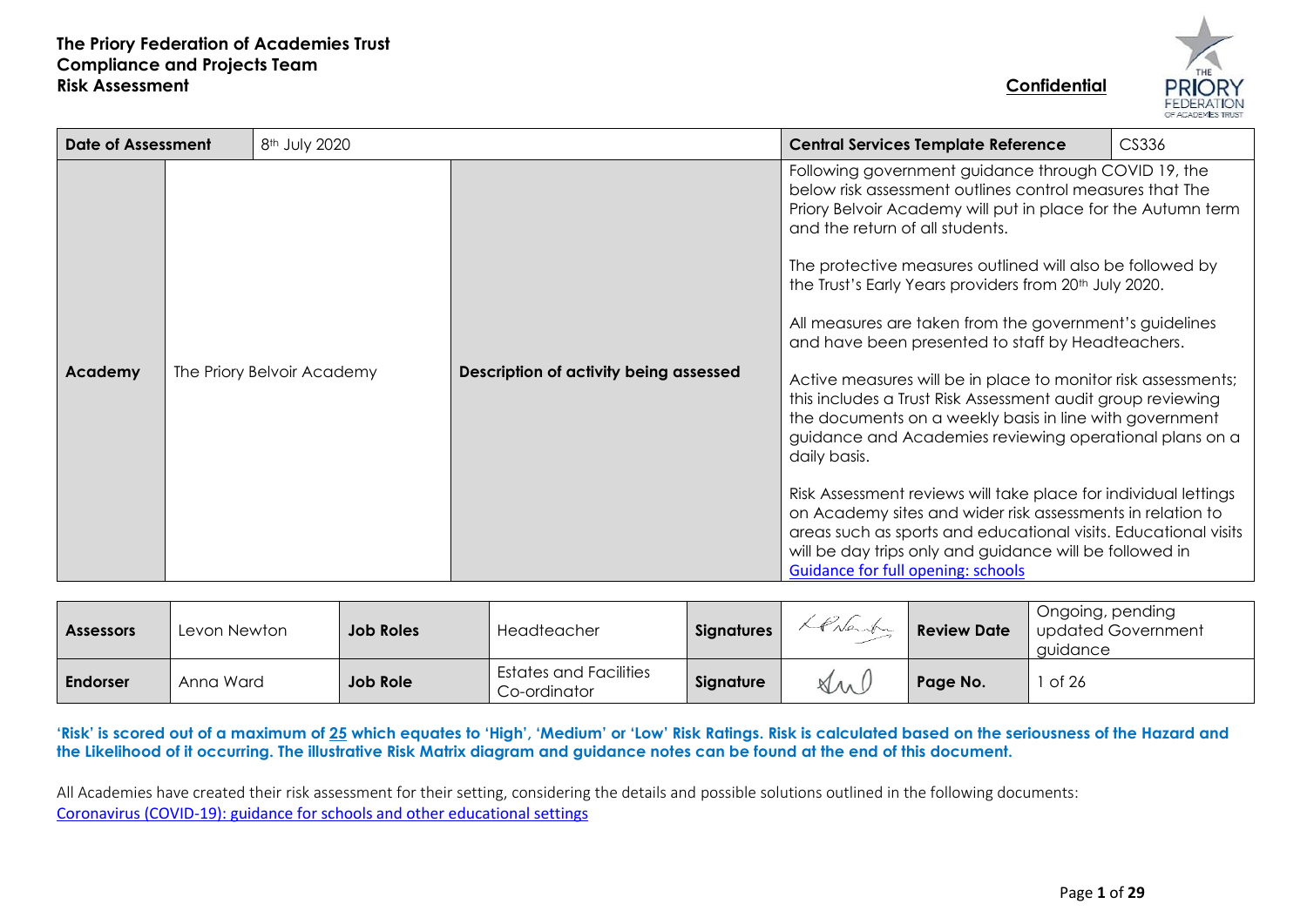

| <b>Identify Hazard(s)</b>                                                                               | Who may be<br>affected?                           |                 | <b>Risk Level</b><br>Prior to<br>Control<br><b>Measures</b><br>${\bf R}$ |             | $S \times P = R$ |                                                                                                | <b>Existing Control</b><br><b>Measures</b>                                                                                                                                                                                                                                                                                                                                                                                                                                                                                                                                                                                                            | <b>Additional Control</b><br><b>Measures required</b> | To be actioned<br>by                                                                                | Completion<br>date |                  | <b>Final Risk Level</b><br>R. |              |
|---------------------------------------------------------------------------------------------------------|---------------------------------------------------|-----------------|--------------------------------------------------------------------------|-------------|------------------|------------------------------------------------------------------------------------------------|-------------------------------------------------------------------------------------------------------------------------------------------------------------------------------------------------------------------------------------------------------------------------------------------------------------------------------------------------------------------------------------------------------------------------------------------------------------------------------------------------------------------------------------------------------------------------------------------------------------------------------------------------------|-------------------------------------------------------|-----------------------------------------------------------------------------------------------------|--------------------|------------------|-------------------------------|--------------|
|                                                                                                         |                                                   |                 |                                                                          | $\mathbf R$ |                  |                                                                                                |                                                                                                                                                                                                                                                                                                                                                                                                                                                                                                                                                                                                                                                       |                                                       |                                                                                                     |                    | $S \times P = R$ |                               | $\mathbf{R}$ |
| Protective measures and hygiene                                                                         |                                                   |                 |                                                                          |             |                  |                                                                                                |                                                                                                                                                                                                                                                                                                                                                                                                                                                                                                                                                                                                                                                       |                                                       |                                                                                                     |                    |                  |                               |              |
| Academies are not<br>aware of the protective<br>measures that are<br>required during the<br>Autumn term | All staff, pupils,<br>visitors and<br>contractors | $5\phantom{.0}$ | 20<br>4                                                                  |             | High             | Existing Trust<br>and Academy<br>policies are in<br>place which<br>staff are<br>familiar with. | Ensure all relevant staff<br>read the guidance<br>on implementing<br>protective measures in<br>education and<br>childcare settings and<br><b>Guidance for full</b><br>opening schools. All staff<br>will have implemented<br>the necessary actions.<br>Staying Safe at Work<br>poster has been issued<br>to all staff. Signage will<br>be created by the<br>Academy for areas as<br>required.<br>All Academies will<br>communicate with<br>parents social<br>distancing guidelines<br>and encourage<br>parents to share these<br>with their children.<br>Briefings/posters will be<br>used in the setting to<br>remind pupils of the<br>expectations. | Headteachers<br>and Heads of<br>Centre                | Prior to<br>increase in<br>pupil<br>numbers,<br>ongoing<br>review and<br>monitoring is<br>required. | 5                  |                  | 5                             | $\sim$       |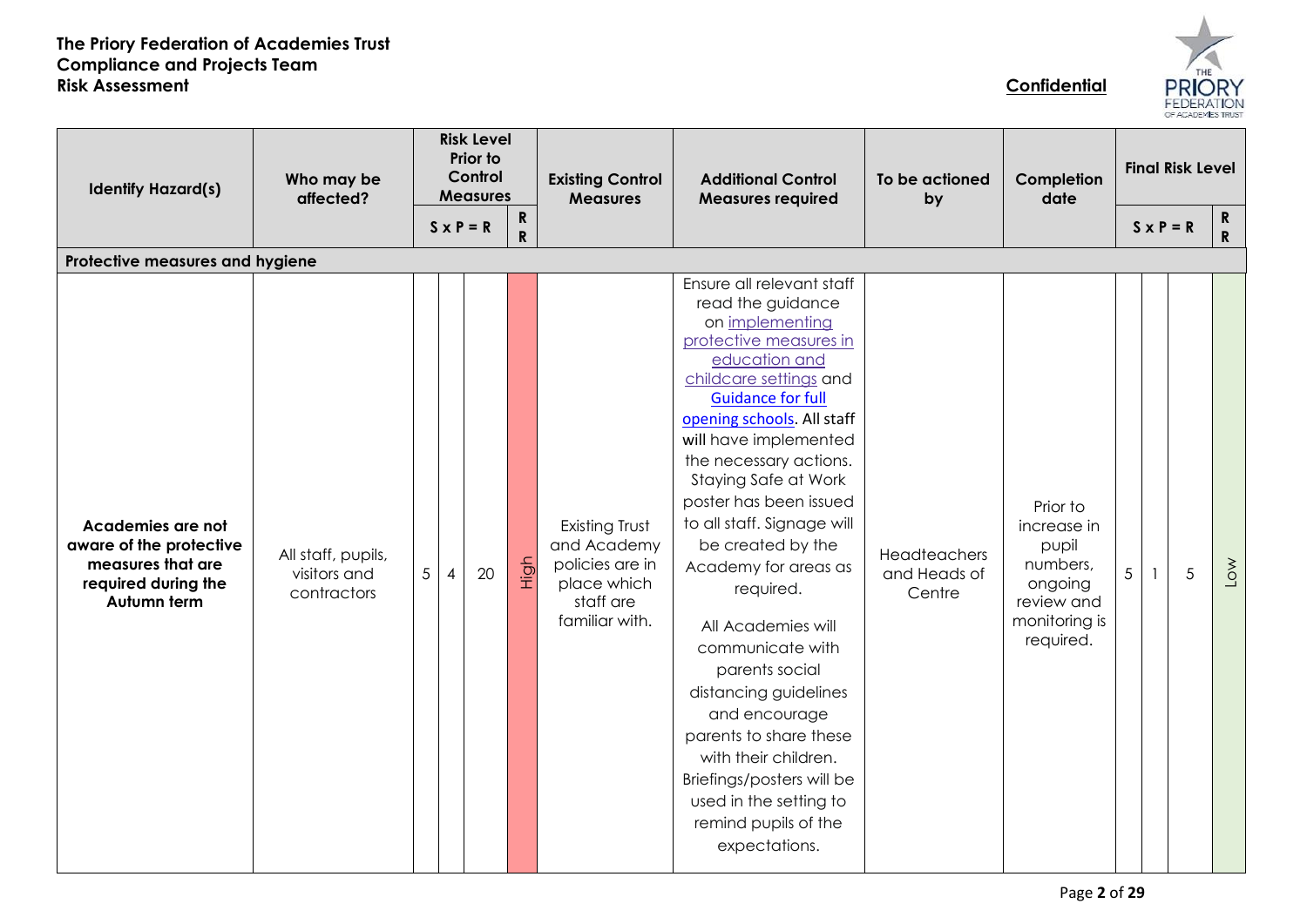

| <b>Identify Hazard(s)</b>                                                                                               | Who may be<br>affected?                           |   | <b>Risk Level</b><br>Prior to<br>Control<br><b>Measures</b><br>R.<br>$S \times P = R$<br>R. |      | <b>Existing Control</b><br><b>Measures</b>                                                                                                                                                                                                                                 | <b>Additional Control</b><br><b>Measures required</b>                                                                                                                                                                                                                                                                                                                                                                                               | To be actioned<br>by                          | Completion<br>date                                                                                  | <b>Final Risk Level</b><br>$S \times P = R$ |                |    | $\mathbf R$<br>$\mathbf{R}$ |
|-------------------------------------------------------------------------------------------------------------------------|---------------------------------------------------|---|---------------------------------------------------------------------------------------------|------|----------------------------------------------------------------------------------------------------------------------------------------------------------------------------------------------------------------------------------------------------------------------------|-----------------------------------------------------------------------------------------------------------------------------------------------------------------------------------------------------------------------------------------------------------------------------------------------------------------------------------------------------------------------------------------------------------------------------------------------------|-----------------------------------------------|-----------------------------------------------------------------------------------------------------|---------------------------------------------|----------------|----|-----------------------------|
| Academy areas and<br>routines are not set out<br>in a way that allows for<br>social distancing or<br>year group bubbles | All staff, pupils,<br>visitors and<br>contractors | 5 | 20                                                                                          | High | Academies<br>have already<br>made some<br>changes during<br>the period of<br>opening<br>following initial<br>academy<br>closures.<br>Academies are<br>making plans<br>for the new<br>academic year<br>to enable<br>social<br>distancing as<br>per<br>government<br>advice. | Follow the guidance in<br>implementing<br>protective measures in<br>education and<br>childcare settings and<br><b>Guidance for full</b><br>opening schools<br>including reviewing<br>classroom layouts,<br>entry and exit points,<br>staggered starts and<br>ends, break times,<br>class sizes, lunchtime<br>arrangements, use of<br>communal areas.<br>Agree how safety<br>measures will be<br>implemented and<br>displayed around the<br>academy. | <b>Headteachers</b><br>and Heads of<br>Centre | Prior to<br>increase in<br>pupil<br>numbers,<br>ongoing<br>review and<br>monitoring is<br>required. | 5                                           | $\overline{2}$ | 10 | Medium                      |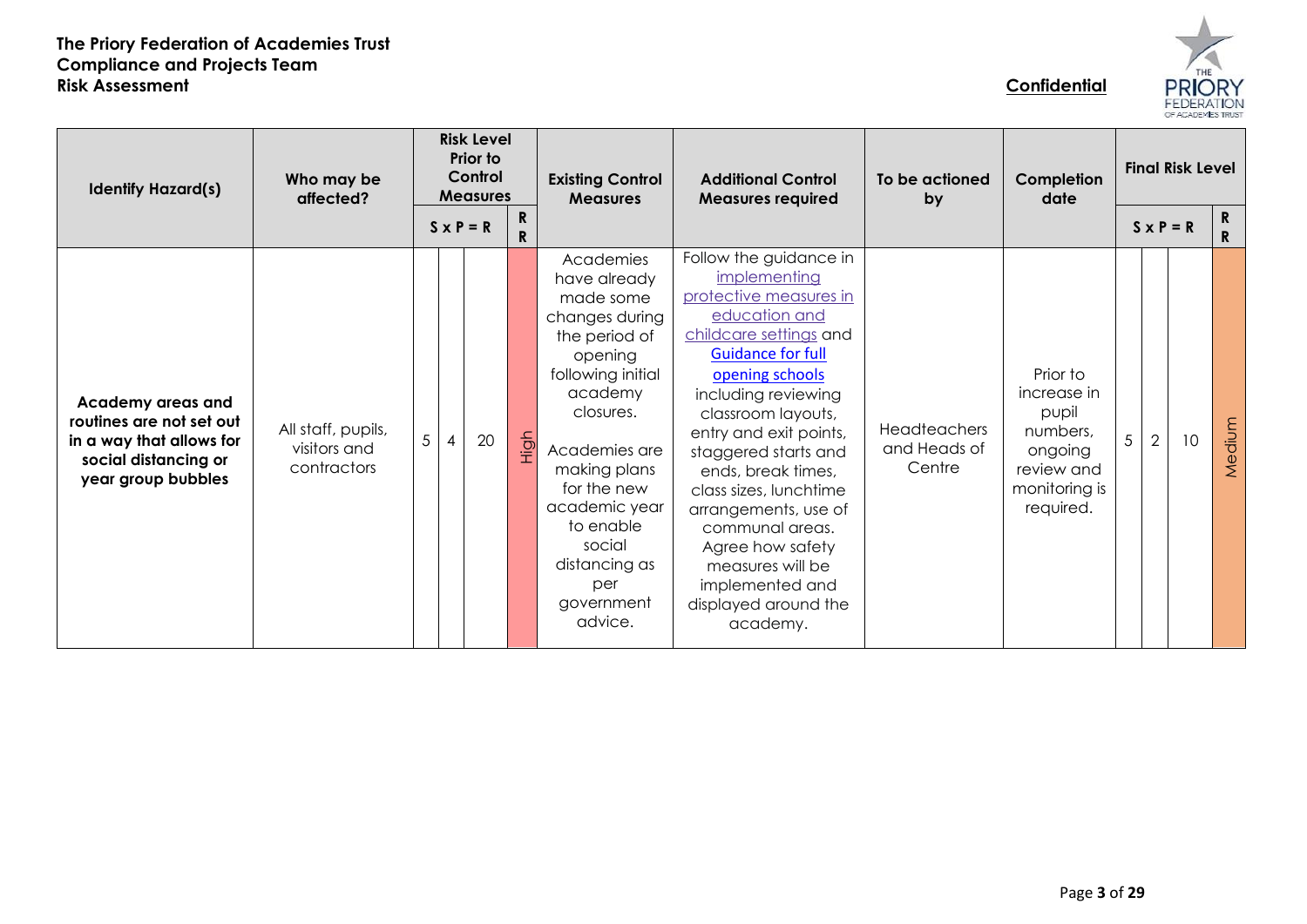| s<br><b>FEDERATIO</b><br>F ACADEMIES TRUST |  |
|--------------------------------------------|--|

| Who may be<br><b>Identify Hazard(s)</b><br>affected? |                                                   |   | <b>Risk Level</b><br>Prior to<br>Control<br><b>Measures</b> |        | <b>Existing Control</b><br><b>Measures</b>                                                                                                                                                                             | <b>Additional Control</b><br><b>Measures required</b>                                                                                                                                                                                                                                                                                                                                                                                                                                 | To be actioned<br>by                                                     | Completion<br>date                                                                                  |                | <b>Final Risk Level</b> |    |                              |  |  |
|------------------------------------------------------|---------------------------------------------------|---|-------------------------------------------------------------|--------|------------------------------------------------------------------------------------------------------------------------------------------------------------------------------------------------------------------------|---------------------------------------------------------------------------------------------------------------------------------------------------------------------------------------------------------------------------------------------------------------------------------------------------------------------------------------------------------------------------------------------------------------------------------------------------------------------------------------|--------------------------------------------------------------------------|-----------------------------------------------------------------------------------------------------|----------------|-------------------------|----|------------------------------|--|--|
|                                                      |                                                   |   | $S \times P = R$                                            | R<br>R |                                                                                                                                                                                                                        |                                                                                                                                                                                                                                                                                                                                                                                                                                                                                       |                                                                          |                                                                                                     |                | $S \times P = R$        |    | $\mathbf{R}$<br>$\mathbf{R}$ |  |  |
| Cleaning may not be in<br>line with guidance.        | All staff, pupils,<br>visitors and<br>contractors | 5 | 20                                                          | High   | Enhanced<br>cleaning has<br>been in place<br>during partial<br>closure.<br>Academies are<br>currently<br>planning their<br>cleaning<br>regimes for the<br>new Academic<br>Year in line with<br>government<br>guidance. | The Trust has agreed<br>with the cleaning<br>team / contractors an<br>enhanced spec, daily<br>cleaning schedule and<br>how they will be<br>implemented in line<br>with implementing<br>protective measures in<br>education and<br>childcare settings<br>including the sourcing<br>of cleaning materials.<br>The Trust will continue<br>to monitor and update<br>the provision based on<br>the guidance<br>expected from Public<br>Health England by the<br>end of the summer<br>term. | Site Managers<br>with the support<br>of the Trust<br>compliance<br>team. | Prior to<br>increase in<br>pupil<br>numbers,<br>ongoing<br>review and<br>monitoring is<br>required. | $\overline{5}$ | $\overline{2}$          | 10 | Medium                       |  |  |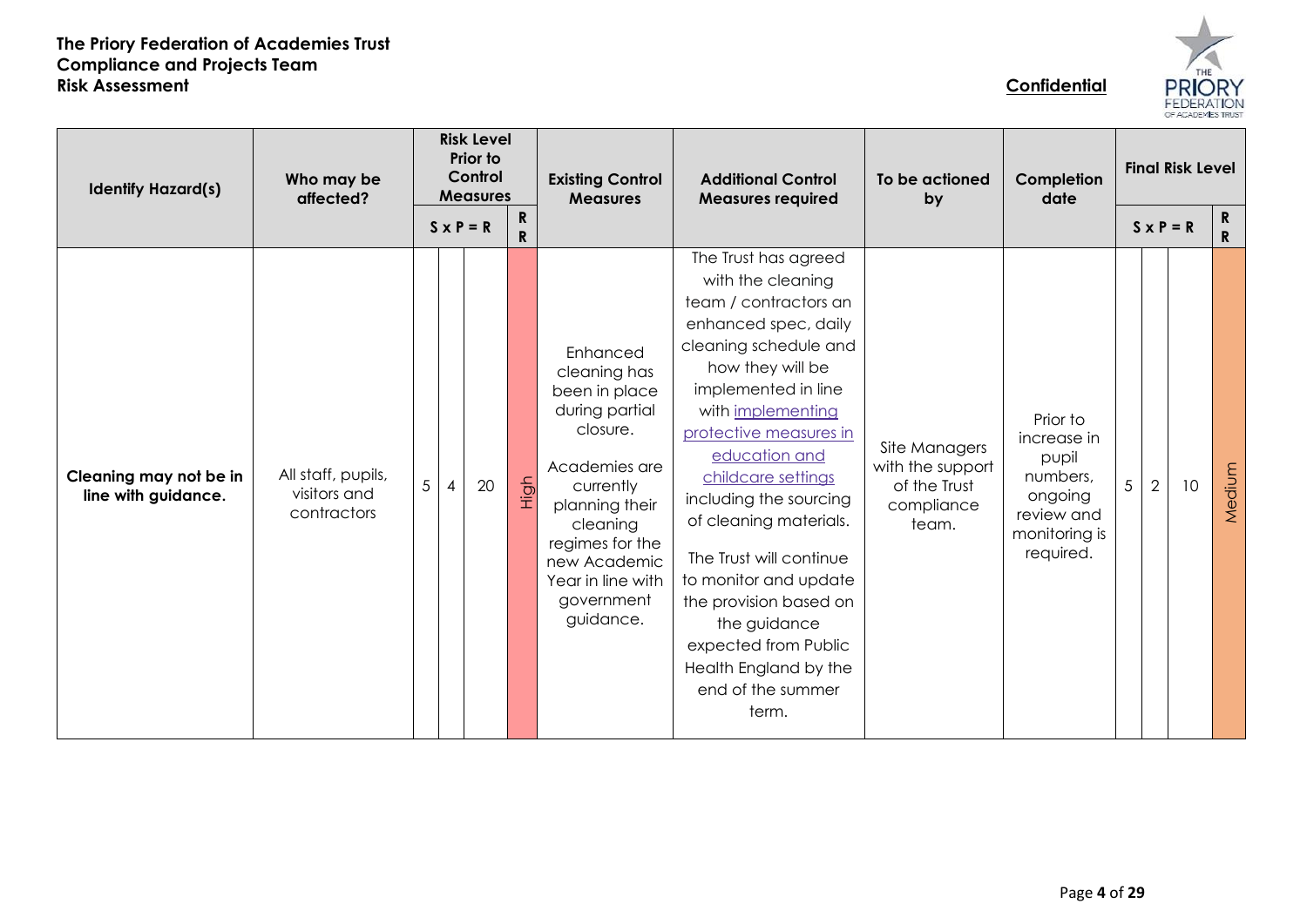

Agree, share and implement the approach to how enhanced hygiene will be managed in line with [implementing](https://www.gov.uk/government/publications/coronavirus-covid-19-implementing-protective-measures-in-education-and-childcare-settings)  [protective measures in](https://www.gov.uk/government/publications/coronavirus-covid-19-implementing-protective-measures-in-education-and-childcare-settings)  [education and](https://www.gov.uk/government/publications/coronavirus-covid-19-implementing-protective-measures-in-education-and-childcare-settings)  [childcare settings](https://www.gov.uk/government/publications/coronavirus-covid-19-implementing-protective-measures-in-education-and-childcare-settings) and Enhanced [Guidance for full](https://www.gov.uk/government/publications/actions-for-schools-during-the-coronavirus-outbreak/guidance-for-full-opening-schools)  hygiene [opening schools](https://www.gov.uk/government/publications/actions-for-schools-during-the-coronavirus-outbreak/guidance-for-full-opening-schools) processes and including for example signage have toilet use, hand been in place Prior to washing / cleaning. since the initial increase in This should also include **Those in academy may**  outbreak and pupil how shared items such Medium All staff, pupils, Headteachers **not follow the**  before numbers, High as books, toys, 5 4 20  $5 \mid 2 \mid 10$ **enhanced hygiene**  visitors and and Heads of academy ongoing practical equipment contractors Centre **procedures.** closures. These review and etc will be cleaned have monitoring is and managed. continued required. It is acknowledged following the re-introduction that some pupils with of more staff complex needs will struggle to maintain as and pupils. good respiratory hygiene as peers, Academies will support staff working with these pupils to consider the risks and ensuring the pupils education can continue. **An individual falls ill**  Staff were Ensure the procedures **Headteachers** Prior to Medium MediumAll staff, pupils, High **and presents the**  familiar with the and processes outlined and Heads of increase in  $5 \mid 3 \mid 15$  $5 \mid 4 \mid 20$ visitors and **symptoms of Covid-19,**  guidance in [implementing](https://www.gov.uk/government/publications/coronavirus-covid-19-implementing-protective-measures-in-education-and-childcare-settings)  **Centre** pupil contractors **potentially exposing**  available prior [protective measures in](https://www.gov.uk/government/publications/coronavirus-covid-19-implementing-protective-measures-in-education-and-childcare-settings)  numbers,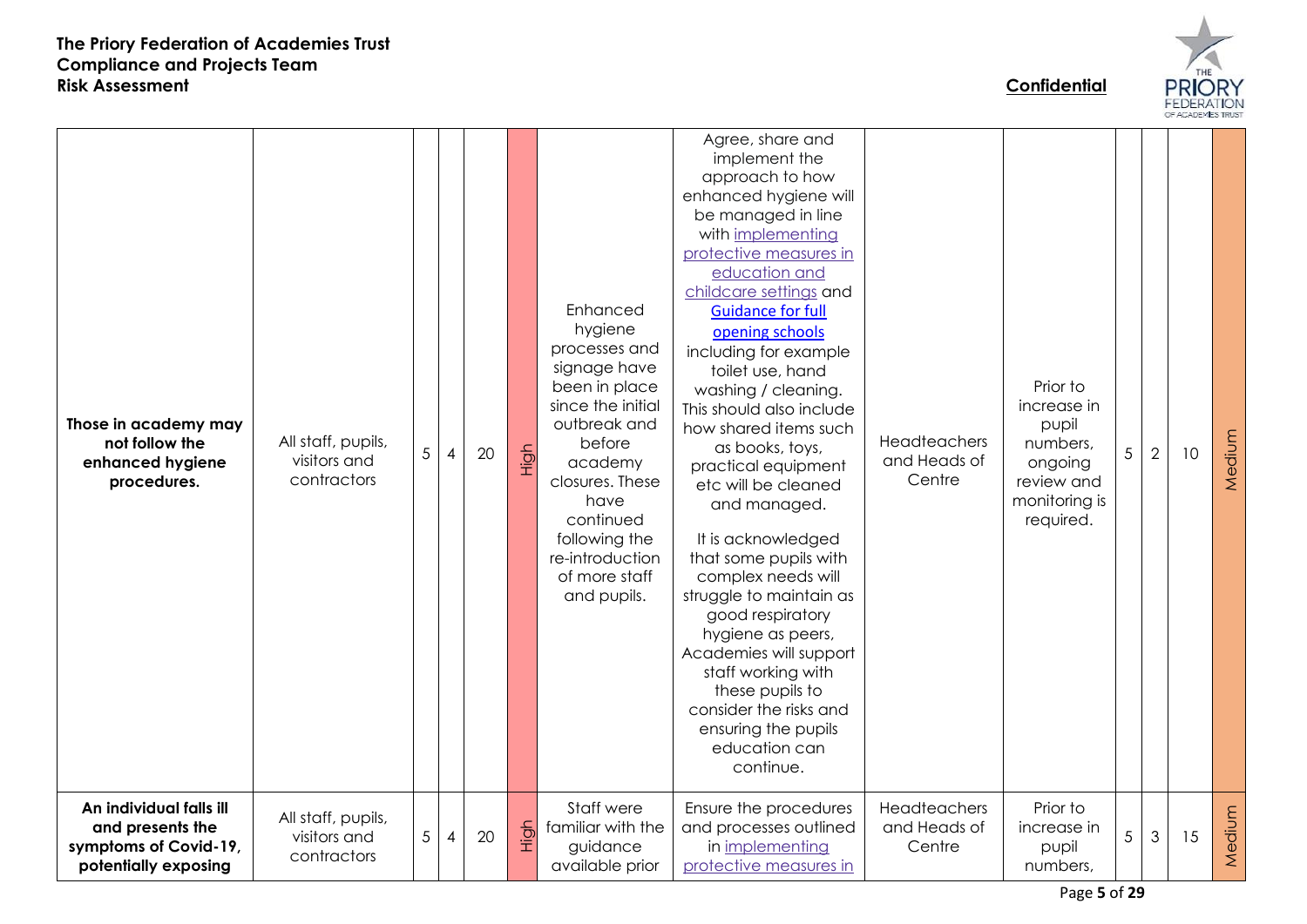

**others to the virus , or the Academy has an outbreak** to academy closures and first aiders will be in place and briefed regarding the correct responses and procedures . [education and](https://www.gov.uk/government/publications/coronavirus-covid-19-implementing-protective-measures-in-education-and-childcare-settings)  [childcare settings](https://www.gov.uk/government/publications/coronavirus-covid-19-implementing-protective-measures-in-education-and-childcare-settings) and [Guidance for full](https://www.gov.uk/government/publications/actions-for-schools-during-the-coronavirus-outbreak/guidance-for-full-opening-schools)  [opening schools](https://www.gov.uk/government/publications/actions-for-schools-during-the-coronavirus-outbreak/guidance-for-full-opening-schools) are understood by staff with a n emphasis on those who will deal with first aid matters. Ensure a suitable space is identified and available for children to wait in , until they are collected . Academies will ensure staff and parents are aware of reporting positive test results to the Academy immediately. The Academy will report any pupils with symptoms and positive test results to local public health team, with the Federation Services Lead in copy. If a member of staff is showing symptoms and has been working in the Academy, the Academy will act in accordance with the government advice outlined in [Guidance for](https://www.gov.uk/government/publications/actions-for-schools-during-the-coronavirus-outbreak/guidance-for-full-opening-schools)  [full opening schools](https://www.gov.uk/government/publications/actions-for-schools-during-the-coronavirus-outbreak/guidance-for-full-opening-schools) The Academy will track pupils and staff in ongoing review and monitoring is required.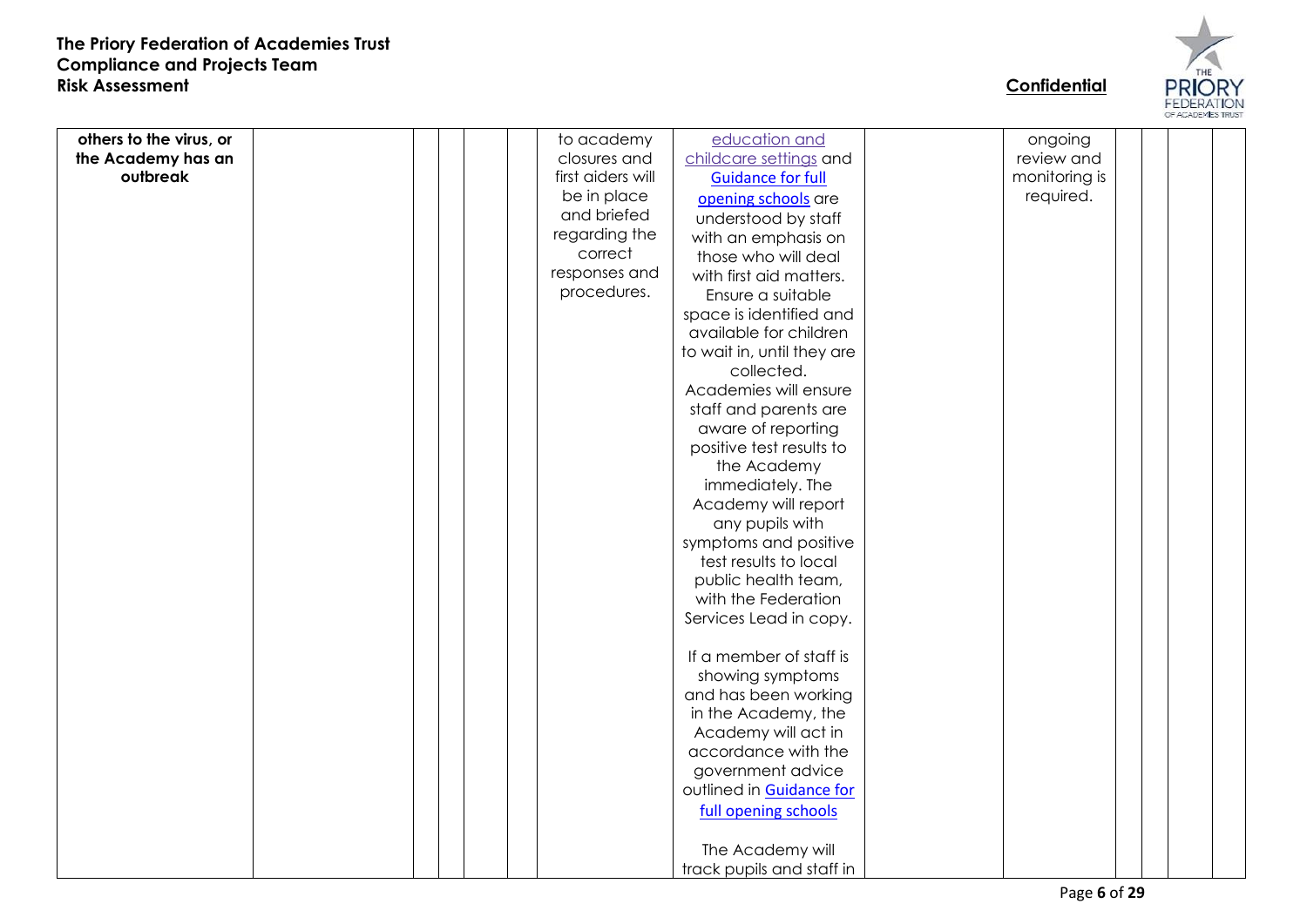

each bubble, to ensure information can be provided to local health protection team if there is a positive case in the Academy. The Academy will support any member of staff or pupil who is contacted by the NHS Test and Trace service and advised to isolate for 14 days following government guidance as outlined in NHS Test and Trace: Workplace Guidance. The Academy may ask for evidence of this contact and further details. Once Academies receive a small number of home testing kits , these will be provided to pupils or staff who display symptoms and cannot attend a testing centre. For local lockdown procedures or outbreaks , the Academy and Trust will seek advice from the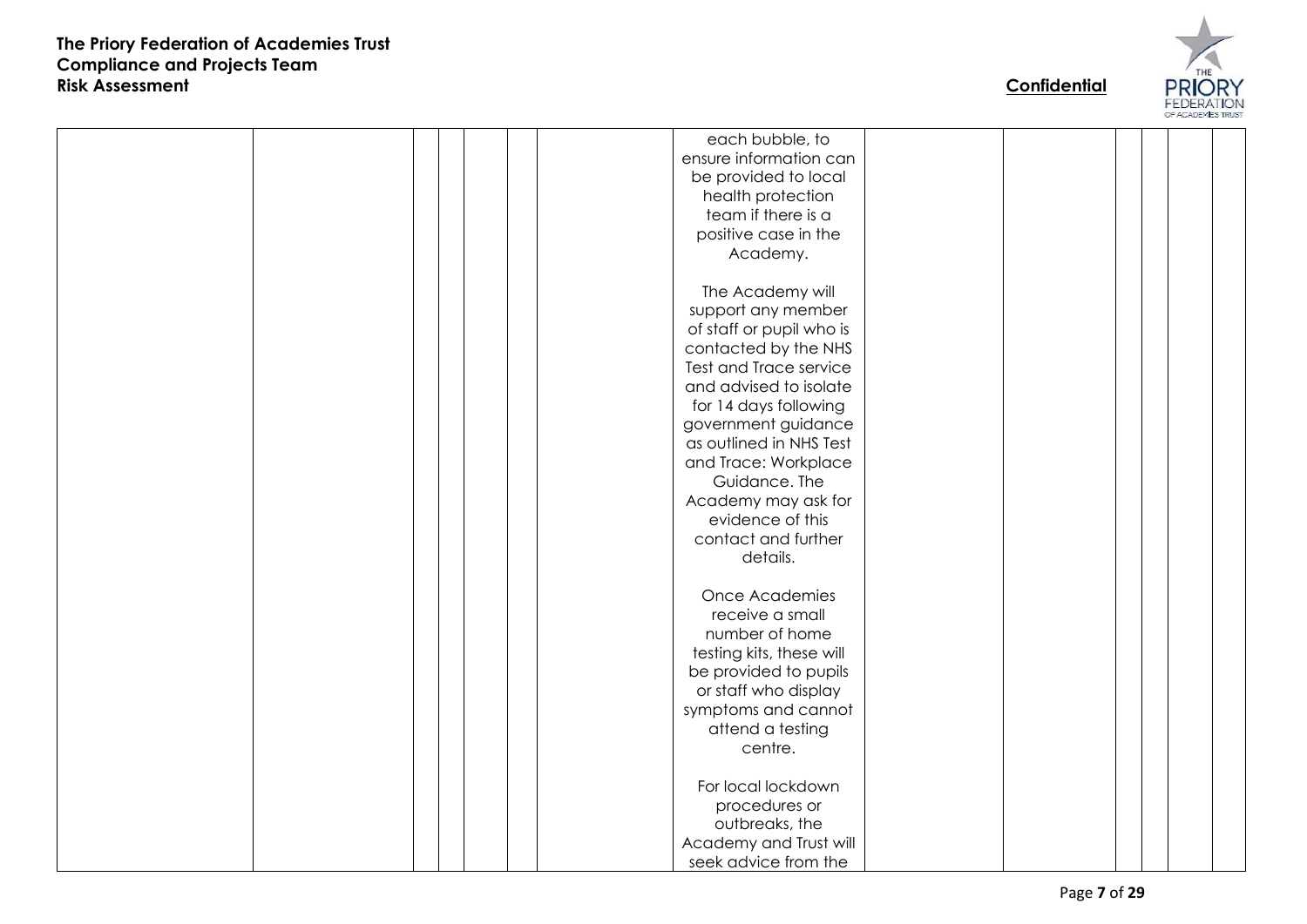

| <b>Identify Hazard(s)</b> | Who may be<br>affected? | <b>Risk Level</b><br>Prior to<br>Control<br><b>Measures</b> |                             |  | <b>Existing Control</b><br><b>Measures</b> | <b>Additional Control</b><br><b>Measures required</b>                                                                                                           | To be actioned<br>by | Completion<br>date | <b>Final Risk Level</b> |                  |        |
|---------------------------|-------------------------|-------------------------------------------------------------|-----------------------------|--|--------------------------------------------|-----------------------------------------------------------------------------------------------------------------------------------------------------------------|----------------------|--------------------|-------------------------|------------------|--------|
|                           |                         |                                                             | R<br>$S \times P = R$<br>R. |  |                                            |                                                                                                                                                                 |                      |                    |                         | $S \times P = R$ | R<br>R |
|                           |                         |                                                             |                             |  |                                            | local health protection<br>team and follow<br>contingency plans for<br>remote educational<br>support outlined in<br><b>Guidance for full</b><br>opening schools |                      |                    |                         |                  |        |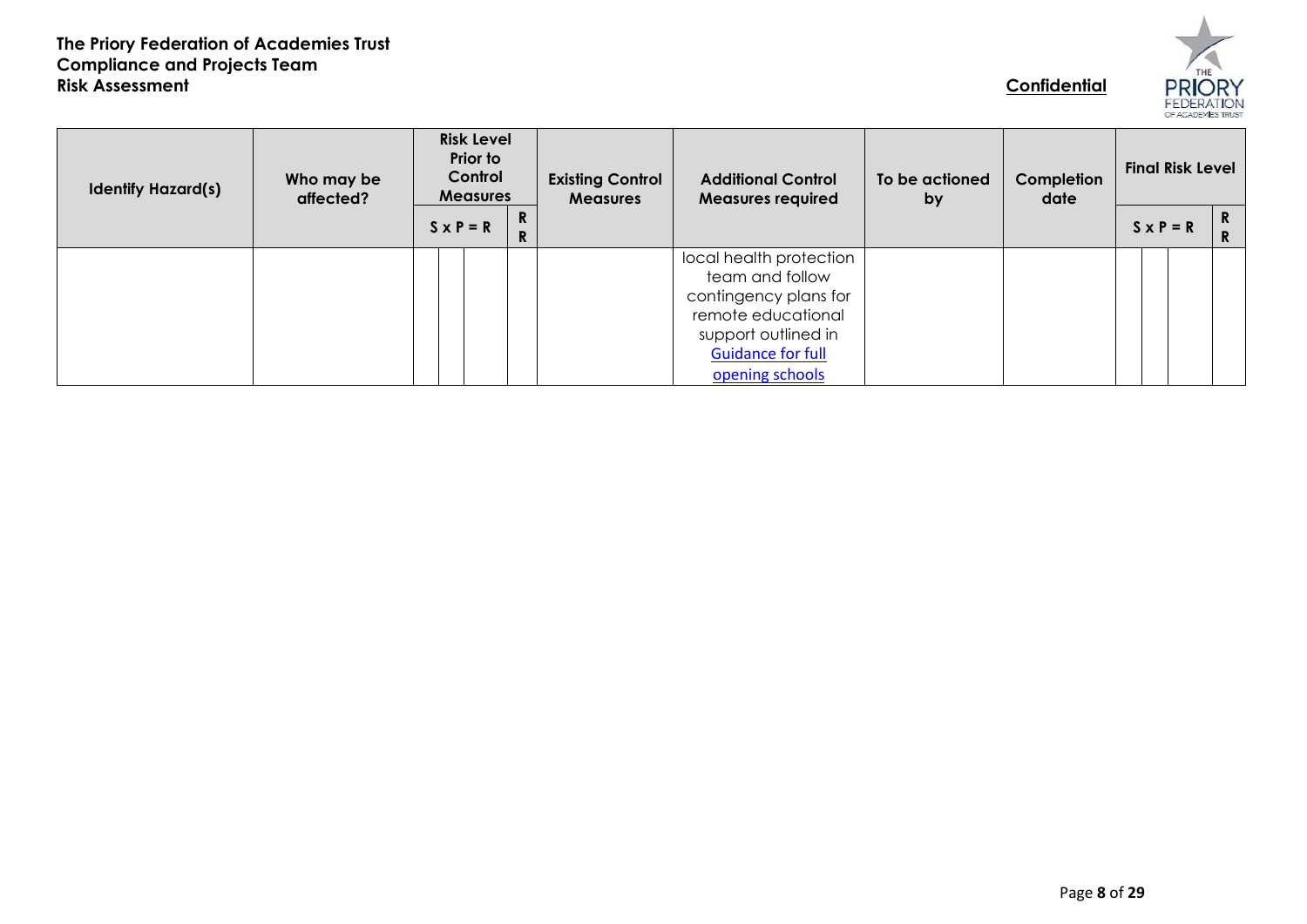| łË<br>۳<br>ι<br><b>FEDERATIO</b><br>OF ACADEMIES TRUST |  |
|--------------------------------------------------------|--|

| Who may be<br><b>Identify Hazard(s)</b><br>affected?                             |                    | <b>Risk Level</b><br>Prior to<br>Control<br><b>Measures</b> |                  |    |                           | <b>Existing Control</b><br><b>Measures</b>                                                                                                                                                                    | <b>Additional Control</b><br><b>Measures required</b>                                                                                                                                                                                                                                                                                                                                                                                                                                                                                                                                                                                                     | To be actioned<br>by                   | Completion<br>date                                                                                  | <b>Final Risk Level</b> |                  |    |                            |
|----------------------------------------------------------------------------------|--------------------|-------------------------------------------------------------|------------------|----|---------------------------|---------------------------------------------------------------------------------------------------------------------------------------------------------------------------------------------------------------|-----------------------------------------------------------------------------------------------------------------------------------------------------------------------------------------------------------------------------------------------------------------------------------------------------------------------------------------------------------------------------------------------------------------------------------------------------------------------------------------------------------------------------------------------------------------------------------------------------------------------------------------------------------|----------------------------------------|-----------------------------------------------------------------------------------------------------|-------------------------|------------------|----|----------------------------|
|                                                                                  |                    |                                                             | $S \times P = R$ |    | ${\bf R}$<br>$\mathsf{R}$ |                                                                                                                                                                                                               |                                                                                                                                                                                                                                                                                                                                                                                                                                                                                                                                                                                                                                                           |                                        |                                                                                                     |                         | $S \times P = R$ |    | $\mathbf R$<br>$\mathbf R$ |
| Staff may not<br>understand where PPE<br>should be used or have<br>access to it. | Staff, contractors | 5 <sup>5</sup>                                              | 4                | 20 | High                      | Policies are<br>already in<br>place which<br>outline the use<br>of PPE, i.e.<br>intimate care.<br>Staff have<br>subsequently<br>been able to<br>clarify with their<br>senior leaders<br>regarding PPE<br>use. | Ensure staff are aware<br>of the guidance<br>outlined in<br>implementing<br>protective measures in<br>education and<br>childcare settings and<br><b>Guidance for full</b><br>opening schools.<br>Make arrangements<br>for the very small<br>number of cases<br>where personal<br>protective equipment<br>(PPE) supplies will be<br>needed. If staff<br>provide intimate care<br>for any children or<br>young people and for<br>cases where a child<br>becomes unwell with<br>symptoms of<br>coronavirus while in<br>their setting and needs<br>direct personal care<br>until they can return<br>home, instructions for<br>use of PPE will be<br>provided. | Headteachers<br>and Heads of<br>Centre | Prior to<br>increase in<br>pupil<br>numbers,<br>ongoing<br>review and<br>monitoring is<br>required. | $5\phantom{.0}$         | $\overline{2}$   | 10 | Medium                     |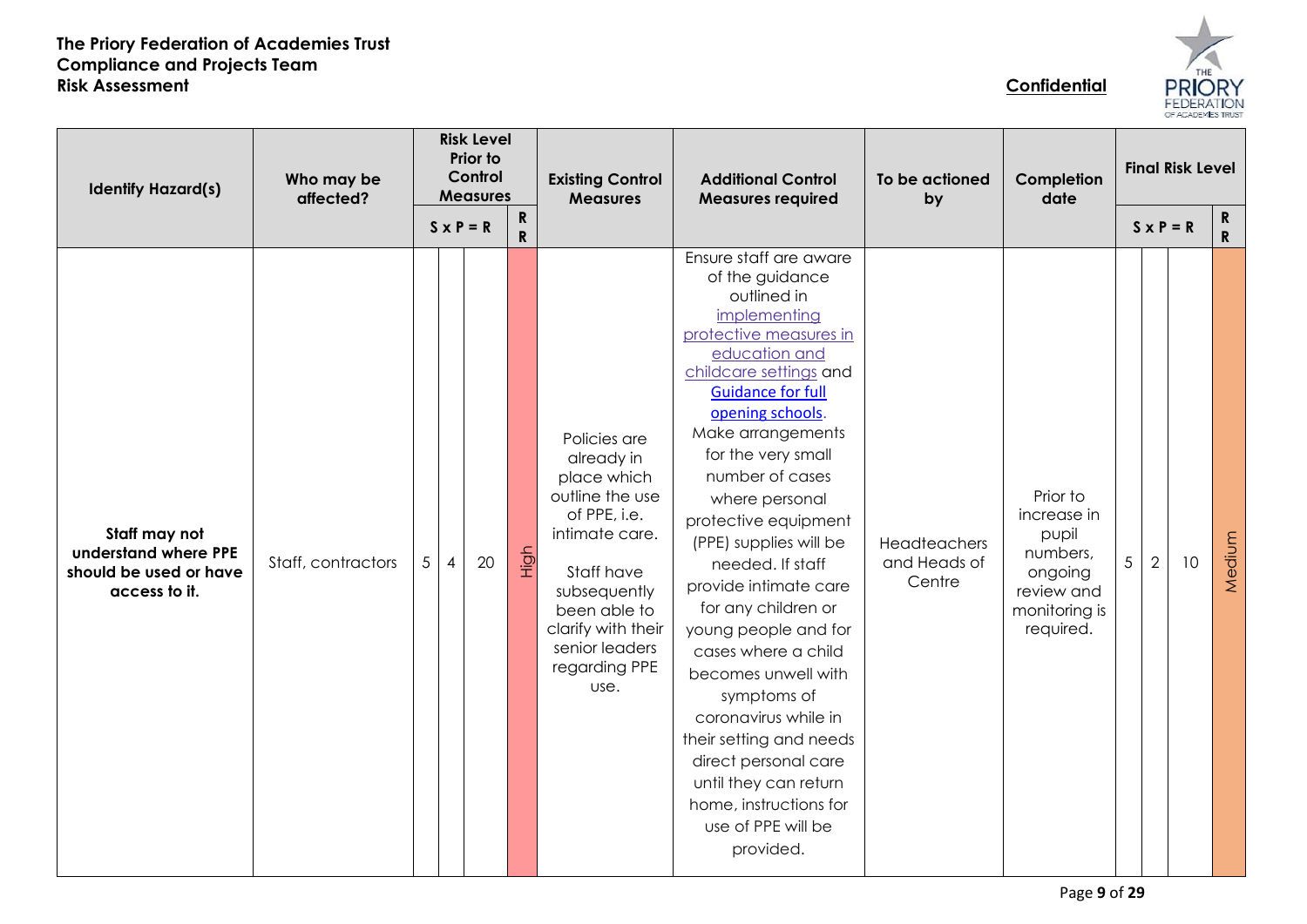| HE<br>וּב<br>Ĥ<br><b>FEDERATION</b><br>OF ACADEMIES TRUST |  |
|-----------------------------------------------------------|--|

| <b>Identify Hazard(s)</b>                                                      | Who may be<br>affected?                           |     | <b>Risk Level</b><br>Prior to<br>Control<br><b>Measures</b> |        | <b>Existing Control</b><br><b>Measures</b>                                                               | <b>Additional Control</b><br><b>Measures required</b>                                                                                                                                                                                                                                                                                                                                                                       | To be actioned<br>by                                                        | Completion<br>date                                                                                  | <b>Final Risk Level</b> |                |                  |         |
|--------------------------------------------------------------------------------|---------------------------------------------------|-----|-------------------------------------------------------------|--------|----------------------------------------------------------------------------------------------------------|-----------------------------------------------------------------------------------------------------------------------------------------------------------------------------------------------------------------------------------------------------------------------------------------------------------------------------------------------------------------------------------------------------------------------------|-----------------------------------------------------------------------------|-----------------------------------------------------------------------------------------------------|-------------------------|----------------|------------------|---------|
|                                                                                |                                                   |     | $S \times P = R$                                            | R<br>R |                                                                                                          |                                                                                                                                                                                                                                                                                                                                                                                                                             |                                                                             |                                                                                                     |                         |                | $S \times P = R$ | R<br>R. |
| Academies are unable<br>to complete routine<br>maintenance /<br>planned works. | All staff, pupils,<br>visitors and<br>contractors | 4 I | 16                                                          | High   | Clear<br>maintenance<br>procedures<br>and<br>programmes<br>are in place<br>and followed<br>by Academies. | Maintenance<br>procedures should be<br>reviewed and<br>updated, taking into<br>account all<br>Government<br>guidance outlined in<br>the Estates section of<br><b>Guidance for full</b><br>opening schools. The<br><b>Trust Compliance</b><br>Team will provide<br>support as required.<br>The Capital Projects<br>Manager will manage<br>any ongoing or<br>planned capital works<br>in line with<br>Government<br>guidance. | Site Managers<br>Trust<br>Compliance<br>Team<br>Capital Projects<br>Manager | Prior to<br>increase in<br>pupil<br>numbers,<br>ongoing<br>review and<br>monitoring is<br>required. | $\overline{4}$          | $\mathfrak{Z}$ | 12               | Medium  |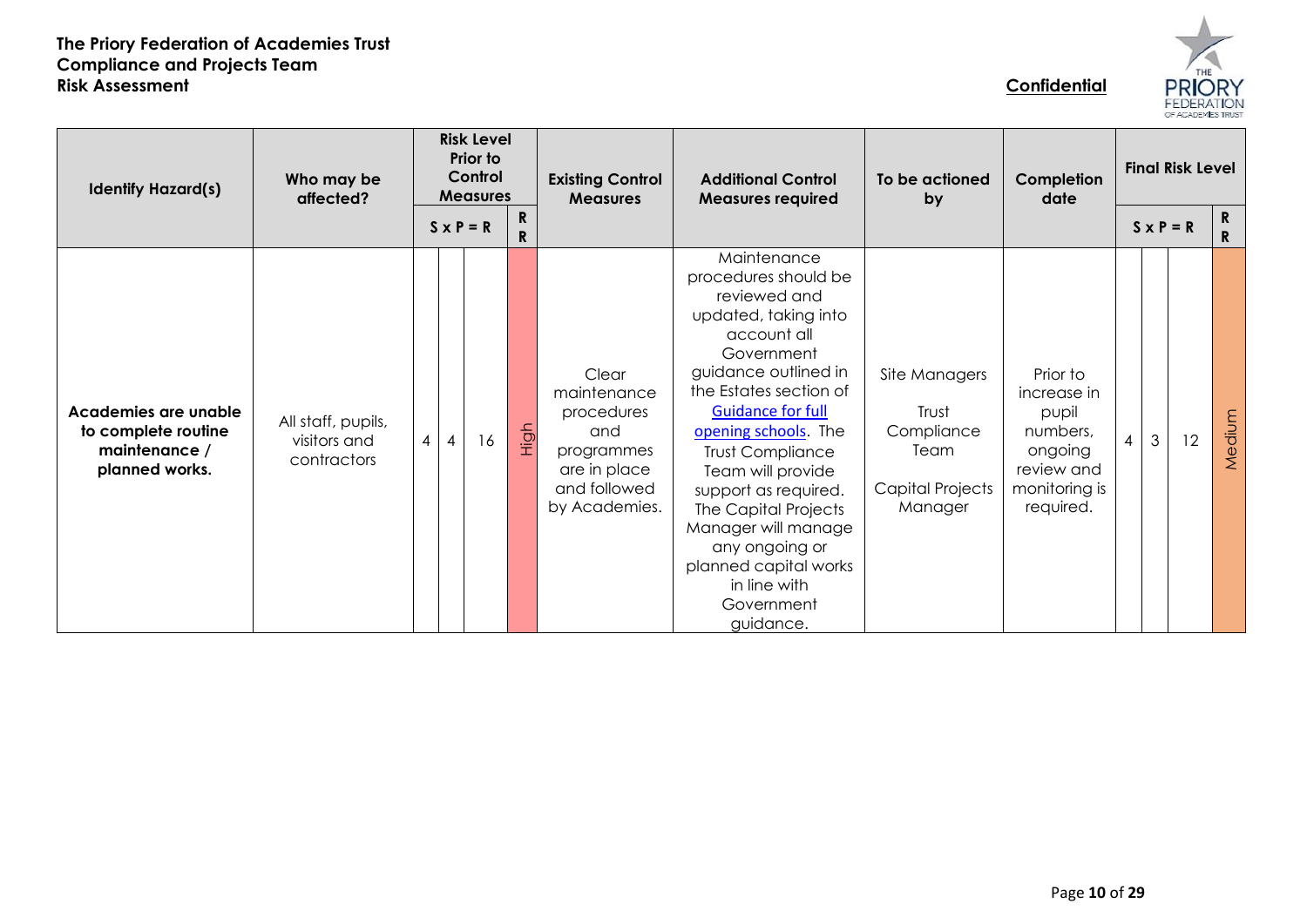

| <b>Identify Hazard(s)</b>                                                                                                                                                                  | Who may be<br>affected?                           |   |                  | <b>Risk Level</b><br>Prior to<br>Control<br><b>Measures</b> |                           | <b>Existing Control</b><br><b>Measures</b>                                                         | <b>Additional Control</b><br><b>Measures required</b>                                                                                                                                                                                                                                                                                                                       | To be actioned<br>by                             | Completion<br>date                                                                                  | <b>Final Risk Level</b> |                  |    |                    |
|--------------------------------------------------------------------------------------------------------------------------------------------------------------------------------------------|---------------------------------------------------|---|------------------|-------------------------------------------------------------|---------------------------|----------------------------------------------------------------------------------------------------|-----------------------------------------------------------------------------------------------------------------------------------------------------------------------------------------------------------------------------------------------------------------------------------------------------------------------------------------------------------------------------|--------------------------------------------------|-----------------------------------------------------------------------------------------------------|-------------------------|------------------|----|--------------------|
|                                                                                                                                                                                            |                                                   |   | $S \times P = R$ |                                                             | ${\bf R}$<br>$\mathsf{R}$ |                                                                                                    |                                                                                                                                                                                                                                                                                                                                                                             |                                                  |                                                                                                     |                         | $S \times P = R$ |    | R.<br>$\mathsf{R}$ |
| <b>Academy supplies may</b><br>not be available for<br>delivery or may not<br>meet with the required<br>social distancing<br>requirements.                                                 | All staff, pupils,<br>visitors and<br>contractors | 5 | 4                | 20                                                          | High                      | Communicatio<br>n with key<br>suppliers has<br>been<br>maintained<br>during the<br>closure period. | Those responsible for<br>ordering supplies<br>should check that<br>early contact is made<br>and that supplies and<br>resources are<br>available, and where<br>not seek an alternative<br>supplier.<br>Arrangements should<br>be planned to check<br>suppliers are following<br>appropriate social<br>distancing and<br>hygiene measures.                                    | Site Managers<br>and Trust<br>Compliance<br>Team | Prior to<br>increase in<br>pupil<br>numbers,<br>ongoing<br>review and<br>monitoring is<br>required. | 4                       | $\mathfrak{Z}$   | 12 | Medium             |
| <b>Limited Academy</b><br><b>Transport services will</b><br>be available due to<br>absences and social<br>distancing<br>requirements, affecting<br>those without<br>alternative transport. | Staff and pupils                                  | 5 | 4                | 20                                                          | High                      | <b>NA</b>                                                                                          | Academies will follow<br>guidance set out in<br><b>Guidance for full</b><br>opening schools for<br>dedicated school<br>transport and wider<br>public transport. Wider<br>public transport will be<br>the responsibility of the<br>local authority; however,<br>the Academies will liaise<br>with local authorities to<br>support families with the<br>available provisions. | <b>Headteachers</b><br>and Heads of<br>Centre    | Prior to<br>increase in<br>pupil<br>numbers,<br>ongoing<br>review and<br>monitoring is<br>required. | 5                       | $\overline{4}$   | 20 | High               |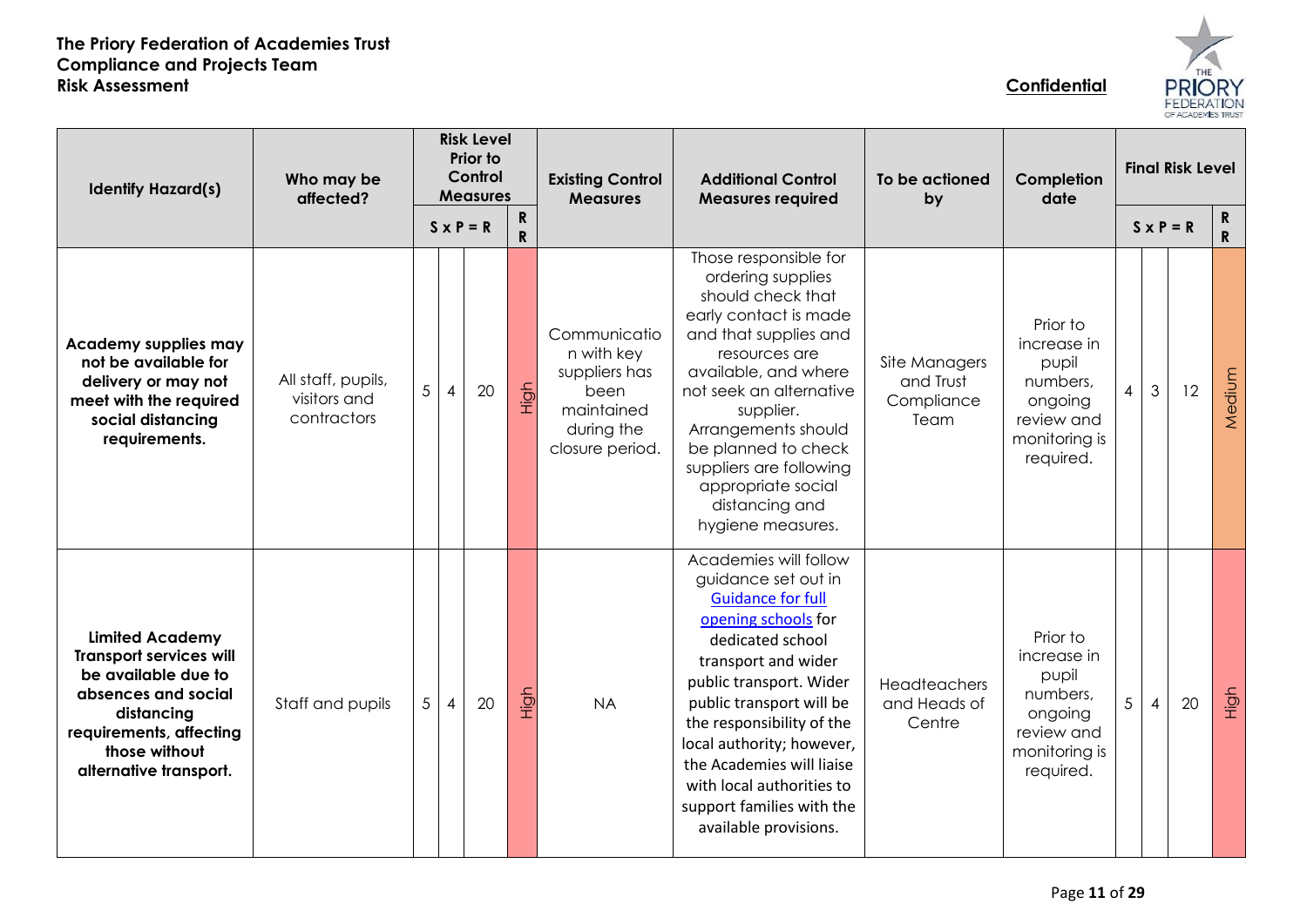



| <b>Identify Hazard(s)</b>                                                                                                            | <b>Risk Level</b><br>Prior to<br>Control<br>Who may be<br><b>Measures</b><br>affected?<br>${\bf R}$<br>$S \times P = R$ |   |         |  | <b>Existing Control</b><br><b>Measures</b> | <b>Additional Control</b><br><b>Measures required</b>                       | To be actioned<br>by                                                                                                                                                                                                                                                                                                                                                                   | Completion<br>date                               | <b>Final Risk Level</b>                                                                             |                          |  |                |                  |
|--------------------------------------------------------------------------------------------------------------------------------------|-------------------------------------------------------------------------------------------------------------------------|---|---------|--|--------------------------------------------|-----------------------------------------------------------------------------|----------------------------------------------------------------------------------------------------------------------------------------------------------------------------------------------------------------------------------------------------------------------------------------------------------------------------------------------------------------------------------------|--------------------------------------------------|-----------------------------------------------------------------------------------------------------|--------------------------|--|----------------|------------------|
|                                                                                                                                      |                                                                                                                         |   |         |  | $\mathsf{R}$                               |                                                                             |                                                                                                                                                                                                                                                                                                                                                                                        |                                                  |                                                                                                     | $S \times P = R$         |  |                | $\mathbf R$<br>R |
| Site Staff may not be<br>aware of water<br>systems, fire safety,<br>cleaning and<br>ventilation for<br>managing the<br>Academy site. | All staff, pupils,<br>visitors and<br>contractors                                                                       | 4 | 12<br>3 |  | Medium                                     | Estates and<br>Facilities team<br>have issued<br>guidance and<br>reminders. | The Estates and<br>Facilities team will<br>ensure all Academy<br>Headteachers and Site<br>Teams are aware of<br>the updated guidance<br>in Managing School<br>Premises which are<br>partially open during<br>the Coronavirus<br>Outbreak and the<br>Estates section within<br><b>Guidance for full</b><br>opening schools<br>Air conditioning will not<br>be used by the<br>Academies. | Estates and<br>Facilities team<br>and Site Staff | Prior to<br>increase in<br>pupil<br>numbers,<br>ongoing<br>review and<br>monitoring is<br>required. | $\overline{\mathcal{A}}$ |  | $\overline{4}$ | $\sim$           |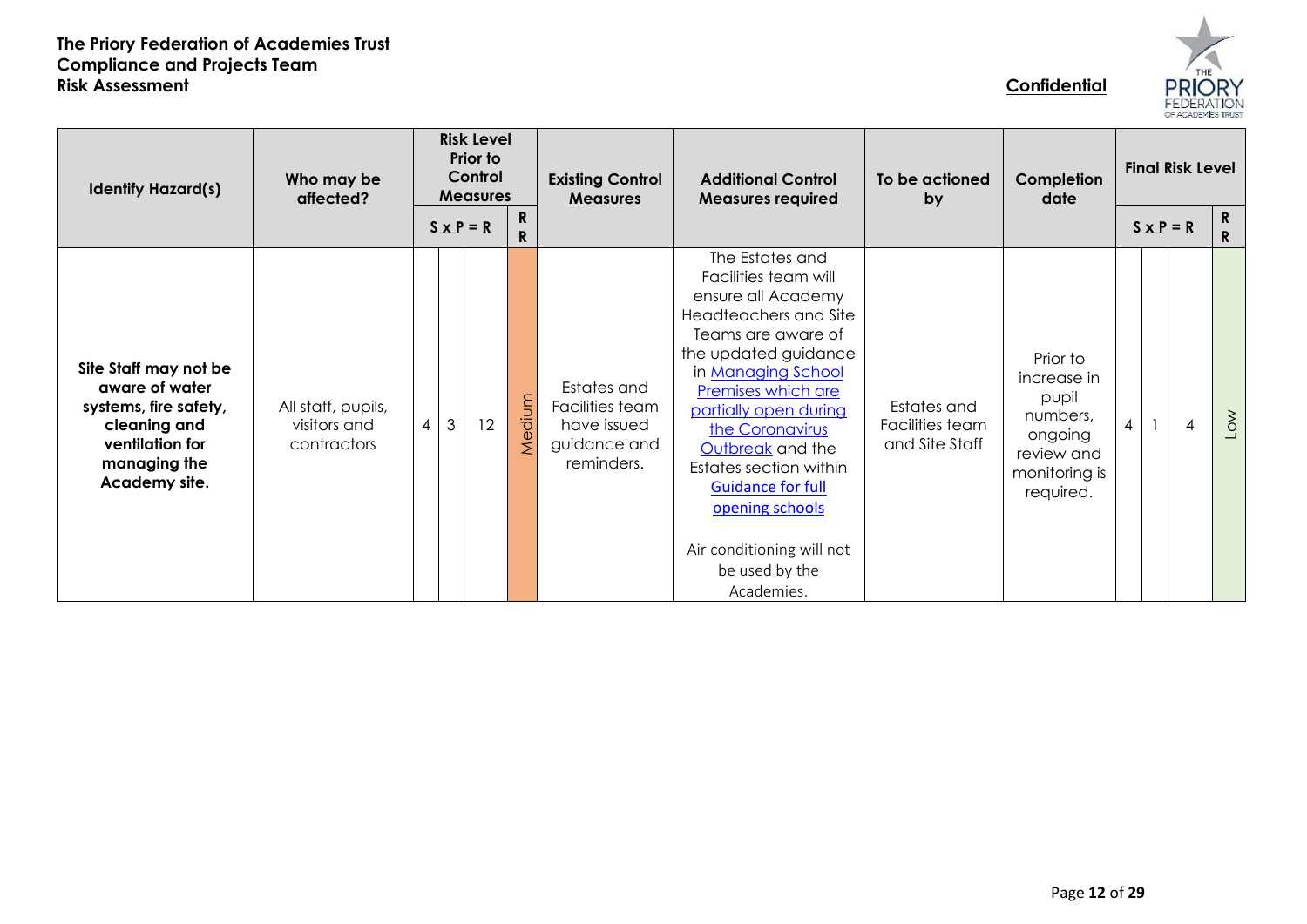

**Introducing virus into the Academy environments from deliveries/meetings/ visitors** All staff, pupils, visitors and contractors 5 4 20 High Staff following hygiene guidance already issued (before and after handling delivered goods). **Delivery** companies also following enhanced hygiene measures. Academies will rearrange any nonessential appointments and use technology for meetings, where possible. Academies follow [Managing School](https://www.gov.uk/government/publications/managing-school-premises-during-the-coronavirus-outbreak/managing-school-premises-which-are-partially-open-during-the-coronavirus-outbreak)  [Premises which are](https://www.gov.uk/government/publications/managing-school-premises-during-the-coronavirus-outbreak/managing-school-premises-which-are-partially-open-during-the-coronavirus-outbreak)  [partially open during](https://www.gov.uk/government/publications/managing-school-premises-during-the-coronavirus-outbreak/managing-school-premises-which-are-partially-open-during-the-coronavirus-outbreak)  [the Coronavirus](https://www.gov.uk/government/publications/managing-school-premises-during-the-coronavirus-outbreak/managing-school-premises-which-are-partially-open-during-the-coronavirus-outbreak)  [Outbreak](https://www.gov.uk/government/publications/managing-school-premises-during-the-coronavirus-outbreak/managing-school-premises-which-are-partially-open-during-the-coronavirus-outbreak) for ventilation in office environments. Academies will stop deliveries of nonessential items. Academies will minimise the number of visitors where possible in line with [Guidance for full](https://www.gov.uk/government/publications/actions-for-schools-during-the-coronavirus-outbreak/guidance-for-full-opening-schools)  [opening schools](https://www.gov.uk/government/publications/actions-for-schools-during-the-coronavirus-outbreak/guidance-for-full-opening-schools) The Trust's Compliance Team will provide a poster to display in all receptions, to give guidance to all visitors on arrival, including guidance on social distancing. All staff Prior to increase in pupil numbers, ongoing review and monitoring is required.  $5 | 2 | 10$ Medium **Human Resources**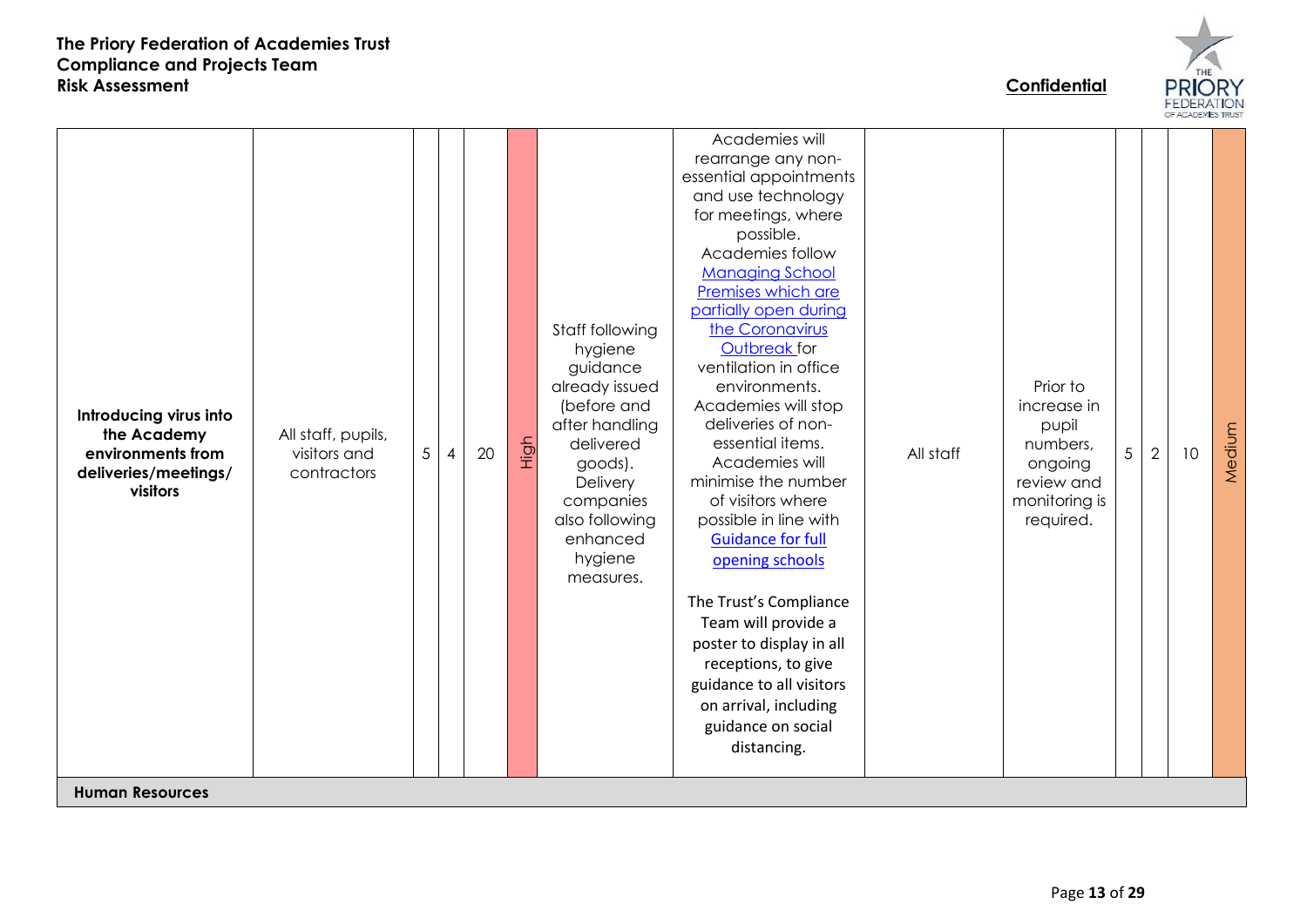

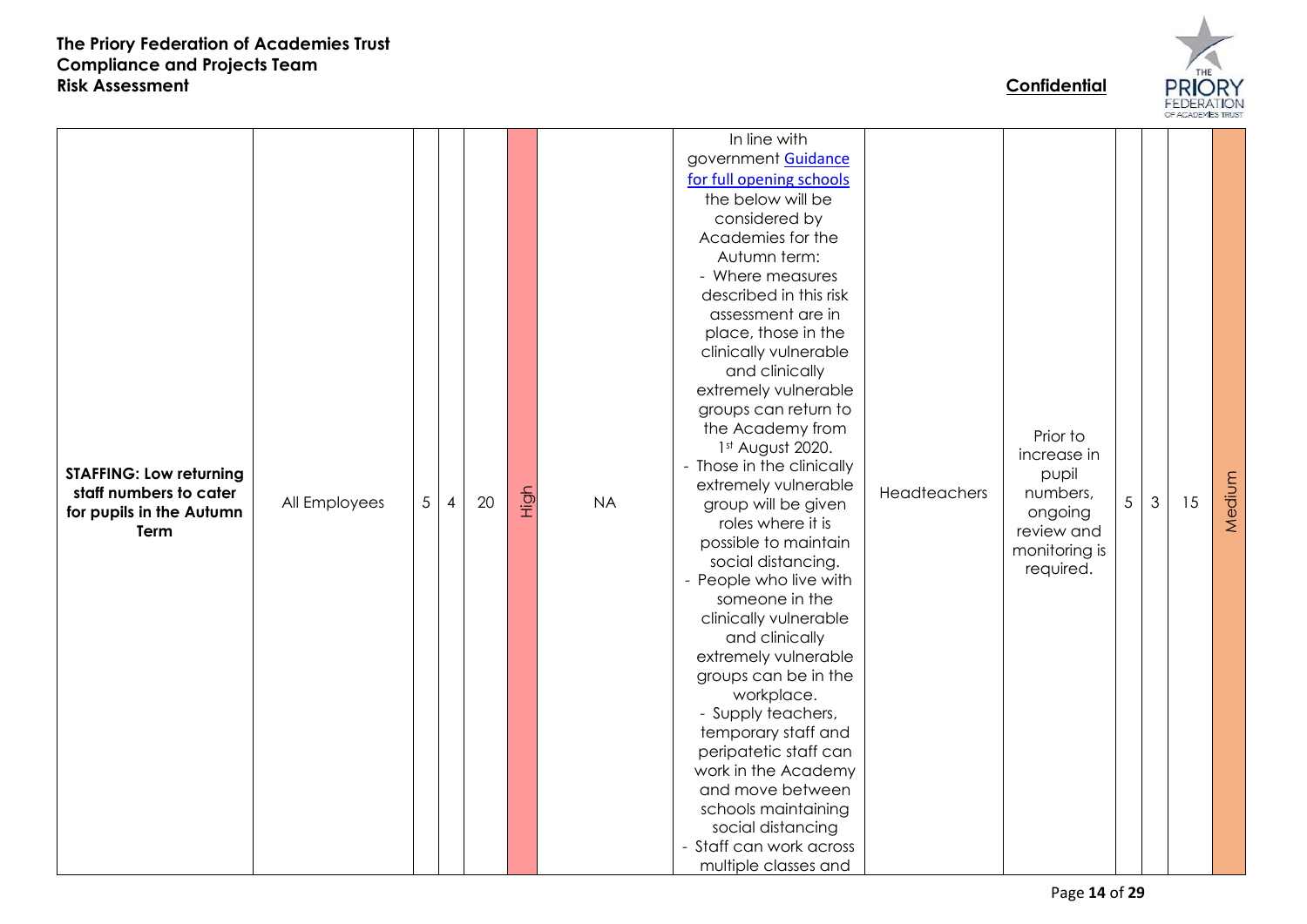

|  |  |  | year groups in order     |  |  |  |
|--|--|--|--------------------------|--|--|--|
|  |  |  | to facilitate the        |  |  |  |
|  |  |  | delivery of the          |  |  |  |
|  |  |  | Academy timetable.       |  |  |  |
|  |  |  | However, they            |  |  |  |
|  |  |  | should ensure social     |  |  |  |
|  |  |  | distancing is            |  |  |  |
|  |  |  | maintained where         |  |  |  |
|  |  |  | possible.                |  |  |  |
|  |  |  | - Teaching Assistants    |  |  |  |
|  |  |  | may be used to lead      |  |  |  |
|  |  |  | groups or cover          |  |  |  |
|  |  |  | lessons, under the       |  |  |  |
|  |  |  | direct supervision of    |  |  |  |
|  |  |  | a qualified, or          |  |  |  |
|  |  |  | nominated, teacher.      |  |  |  |
|  |  |  | - Guidance for ITT       |  |  |  |
|  |  |  | Trainees will be in line |  |  |  |
|  |  |  | with Guidance for full   |  |  |  |
|  |  |  | opening schools.         |  |  |  |
|  |  |  | - Central Services       |  |  |  |
|  |  |  | office staff will        |  |  |  |
|  |  |  | receive operational      |  |  |  |
|  |  |  | plans in line with       |  |  |  |
|  |  |  | office working.          |  |  |  |
|  |  |  | - Where a role may be    |  |  |  |
|  |  |  | conducive to home        |  |  |  |
|  |  |  | working for example,     |  |  |  |
|  |  |  | some administration      |  |  |  |
|  |  |  | roles, Headteachers/     |  |  |  |
|  |  |  | Heads of service         |  |  |  |
|  |  |  | should consider what     |  |  |  |
|  |  |  | is feasible and          |  |  |  |
|  |  |  | appropriate.             |  |  |  |
|  |  |  | - A Trust Equality       |  |  |  |
|  |  |  | <b>Impact Assessment</b> |  |  |  |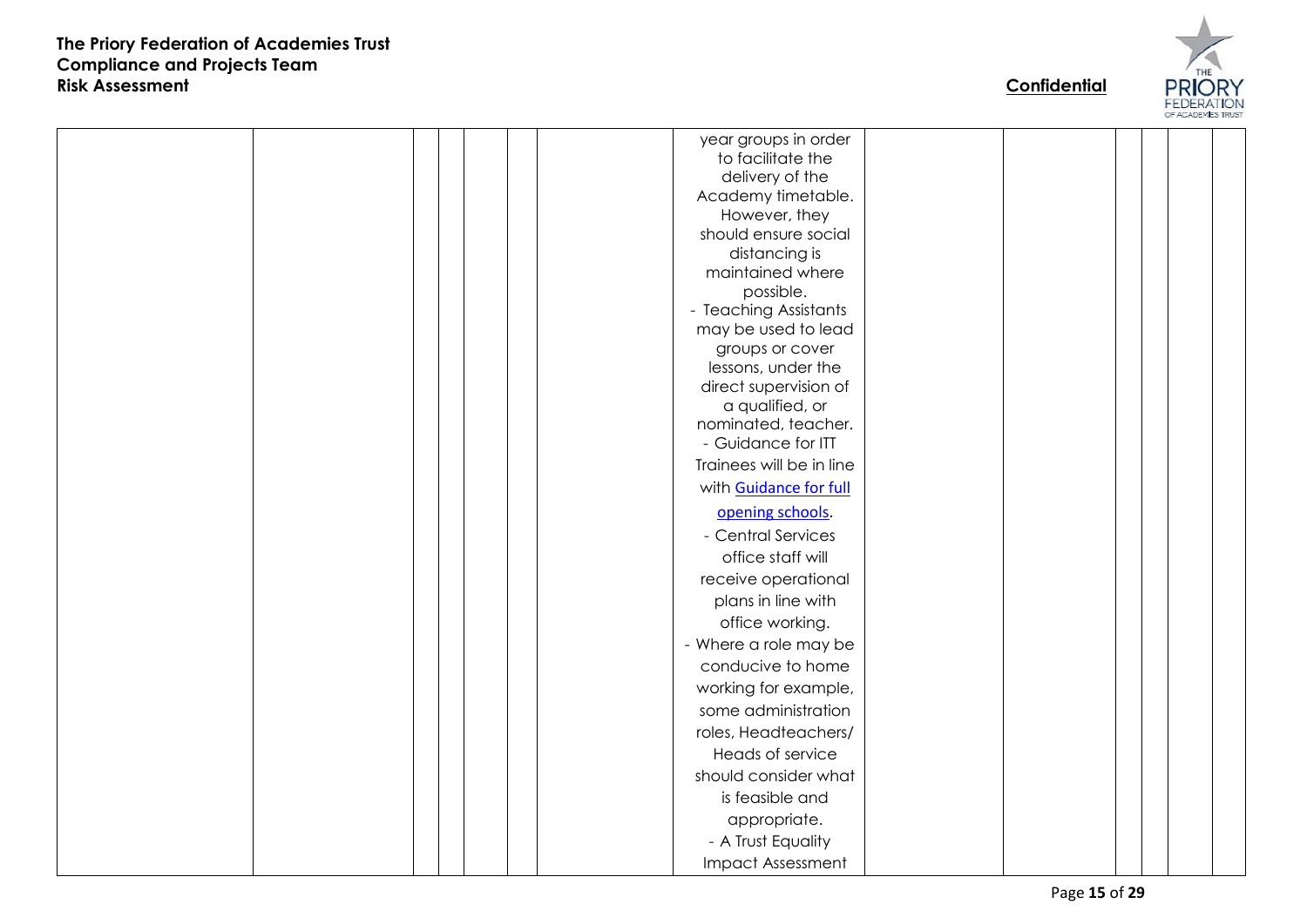

| <b>Identify Hazard(s)</b> | Who may be<br>affected? | <b>Risk Level</b><br>Prior to<br>Control<br><b>Measures</b> |                               | <b>Existing Control</b><br><b>Measures</b> | <b>Additional Control</b><br><b>Measures required</b>                                                   | To be actioned<br>by | Completion<br>date | <b>Final Risk Level</b> |  |          |  |
|---------------------------|-------------------------|-------------------------------------------------------------|-------------------------------|--------------------------------------------|---------------------------------------------------------------------------------------------------------|----------------------|--------------------|-------------------------|--|----------|--|
|                           |                         | $S \times P = R$                                            | R.<br>$\overline{\mathsf{R}}$ |                                            |                                                                                                         |                      |                    | $S \times P = R$        |  | R.<br>R. |  |
|                           |                         |                                                             |                               |                                            | has been<br>undertaken and will<br>run along this risk<br>assessment,<br>acknowledging all<br>protected |                      |                    |                         |  |          |  |
|                           |                         |                                                             |                               |                                            | characteristics.                                                                                        |                      |                    |                         |  |          |  |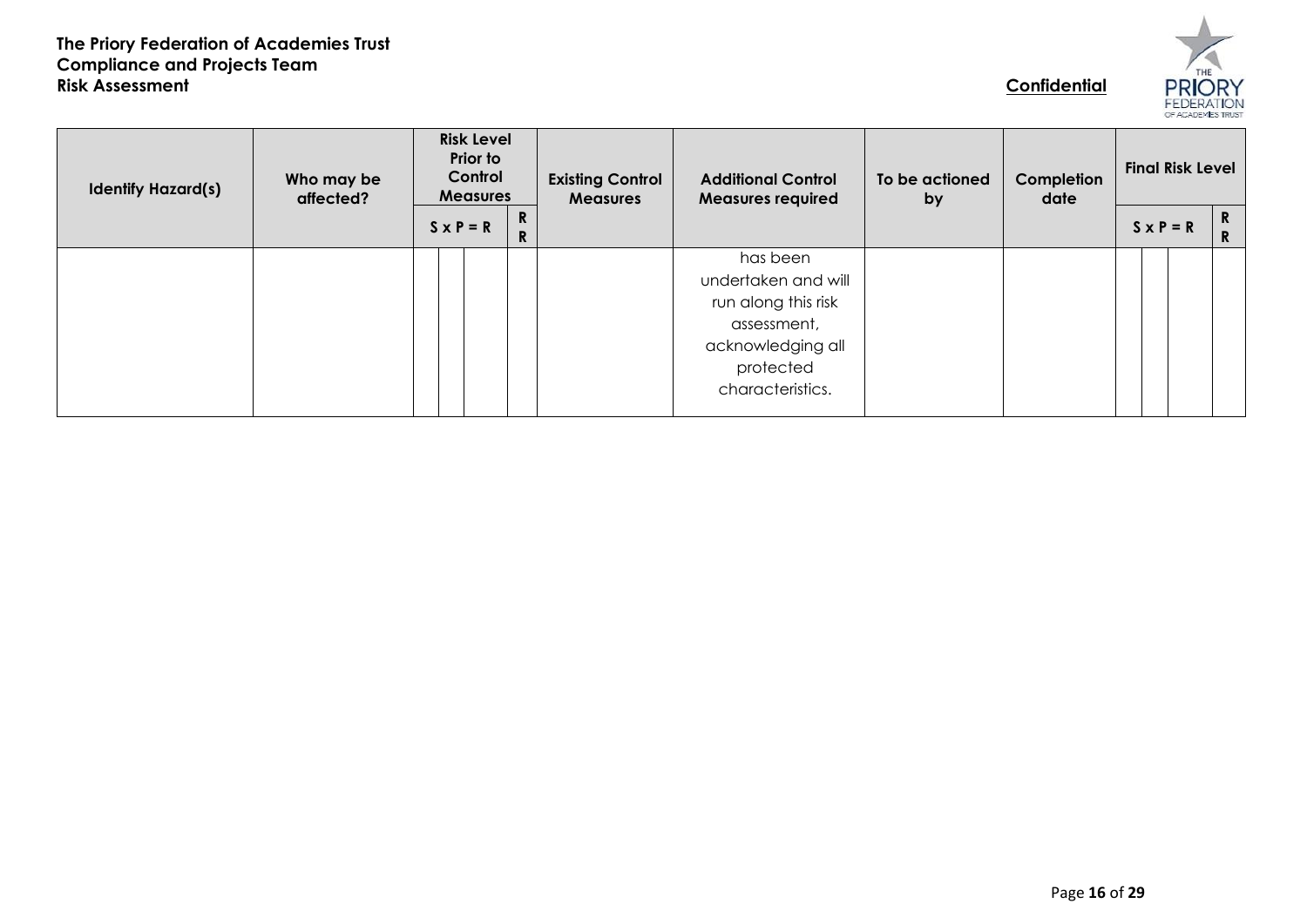

| <b>STAFFING: Low staffing</b><br>numbers due to the<br>absence of members of<br>staff, or someone in<br>their household, who is<br>showing symptoms of<br><b>COVID 19.</b> | All Employees | 4 | $\overline{A}$ | 16 | High | Employees are<br>currently<br>required to<br>remain on sick<br>leave for 7-14<br>days. | Academies will<br>actively encourage all<br>staff to book tests if<br>someone in the<br>household is showing<br>symptoms or they<br>have symptoms.<br>Posters for testing have<br>been shared and<br>should be displayed by<br>all Academies.<br>Administration staff<br>should provide a copy<br>of the guidance if a<br>staff member reports<br>having symptoms or a<br>member of the<br>household having<br>symptoms.<br>Key worker C-19<br>testing - instructions -<br><b>April 2020</b><br>Key worker C-19<br>testing - FAQs - April<br>2020<br>Academies will assess<br>staffing numbers<br>alongside HR Business<br>Partner to review<br>staffing needs if<br>multiple absences are<br>recorded. | Administration<br>Staff<br>Headteachers/<br><b>Head of Centre</b> | Prior to<br>increase in<br>pupil<br>numbers,<br>ongoing<br>review and<br>monitoring is<br>required. | $\overline{4}$ | 3 | 12 | Medium |
|----------------------------------------------------------------------------------------------------------------------------------------------------------------------------|---------------|---|----------------|----|------|----------------------------------------------------------------------------------------|---------------------------------------------------------------------------------------------------------------------------------------------------------------------------------------------------------------------------------------------------------------------------------------------------------------------------------------------------------------------------------------------------------------------------------------------------------------------------------------------------------------------------------------------------------------------------------------------------------------------------------------------------------------------------------------------------------|-------------------------------------------------------------------|-----------------------------------------------------------------------------------------------------|----------------|---|----|--------|
| <b>STAFFING: Low staffing</b><br>numbers as a result of<br>staff who do not fall into<br>one of the above<br>categories refusing to                                        | All Employees | 4 | $\overline{A}$ | 16 | High | <b>NA</b>                                                                              | HR department will<br>provide Headteachers<br>with any trade union<br>updated guidance.                                                                                                                                                                                                                                                                                                                                                                                                                                                                                                                                                                                                                 | Headteachers /<br><b>Head of Centre</b><br><b>HR Department</b>   | Prior to<br>increase in<br>pupil<br>numbers,<br>ongoing                                             | 4              | 3 | 12 | Medium |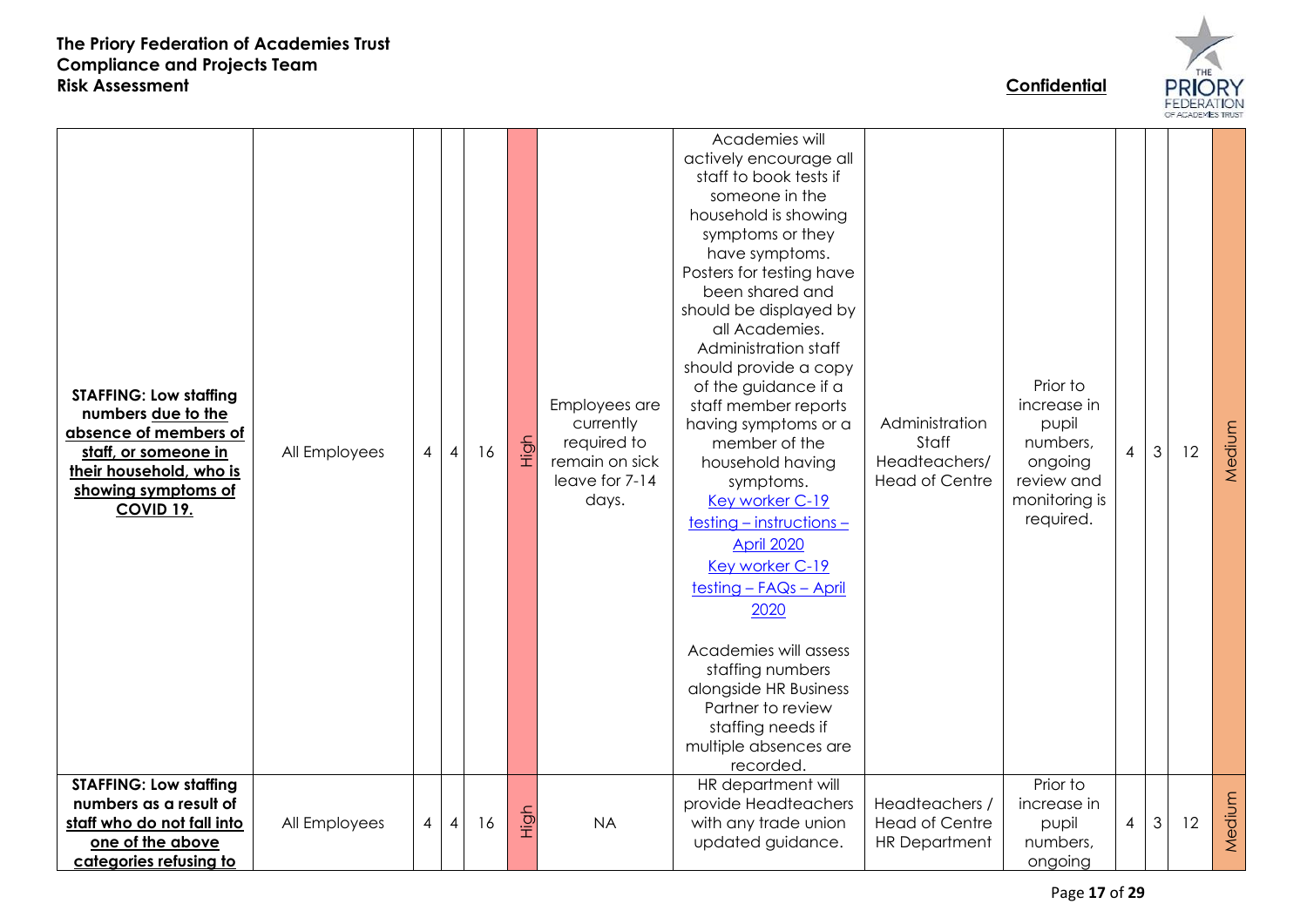| F<br>₹<br><b>FEDERATION</b> |  |
|-----------------------------|--|

| <b>Identify Hazard(s)</b>                                                                                                                                | Who may be<br>affected? |                | <b>Risk Level</b><br><b>Prior to</b><br>Control<br><b>Measures</b> |                  |                              |           |                                                                                                                                                                                                                                                                                                                                                                                                 | <b>Existing Control</b><br><b>Measures</b> | <b>Additional Control</b><br><b>Measures required</b>                                               | To be actioned<br>by | Completion<br>date |                  | <b>Final Risk Level</b> |  |  |
|----------------------------------------------------------------------------------------------------------------------------------------------------------|-------------------------|----------------|--------------------------------------------------------------------|------------------|------------------------------|-----------|-------------------------------------------------------------------------------------------------------------------------------------------------------------------------------------------------------------------------------------------------------------------------------------------------------------------------------------------------------------------------------------------------|--------------------------------------------|-----------------------------------------------------------------------------------------------------|----------------------|--------------------|------------------|-------------------------|--|--|
|                                                                                                                                                          |                         |                |                                                                    | $S \times P = R$ | $\mathsf{R}$<br>$\mathsf{R}$ |           |                                                                                                                                                                                                                                                                                                                                                                                                 |                                            |                                                                                                     |                      |                    | $S \times P = R$ | R<br>$\mathbf R$        |  |  |
| attend work or due to<br>trade union guidance.                                                                                                           |                         |                |                                                                    |                  |                              |           | The HR team will work<br>with the Headteacher<br>to assess individual<br>cases. Where<br>necessary, the Trust will<br>provide additional<br>support.                                                                                                                                                                                                                                            |                                            | review and<br>monitoring is<br>required.                                                            |                      |                    |                  |                         |  |  |
| <b>STAFFING: Low staffing</b><br>numbers in catering<br>teams result in<br><b>Academies being</b><br>unable to provide<br>meals or free school<br>meals. | All Employees           | $\overline{4}$ | $\overline{4}$                                                     | 16               | High                         | <b>NA</b> | The government<br>expects kitchens to<br>be fully open in the<br>Autumn term<br>Academies should<br>$\equiv$<br>comply with<br><b>Guidance for Food</b><br><b>Businesses on</b><br>Coronavirus<br>Academies will<br>consult with Catering<br>Supervisors (or<br>outsourced<br>contractors) regarding<br>any perceived /<br>potential issues with<br>meeting the<br>government's<br>expectation. | Headteachers                               | Prior to<br>increase in<br>pupil<br>numbers,<br>ongoing<br>review and<br>monitoring is<br>required. | $\overline{4}$       | $\mathfrak{S}$     | 12               | Medium                  |  |  |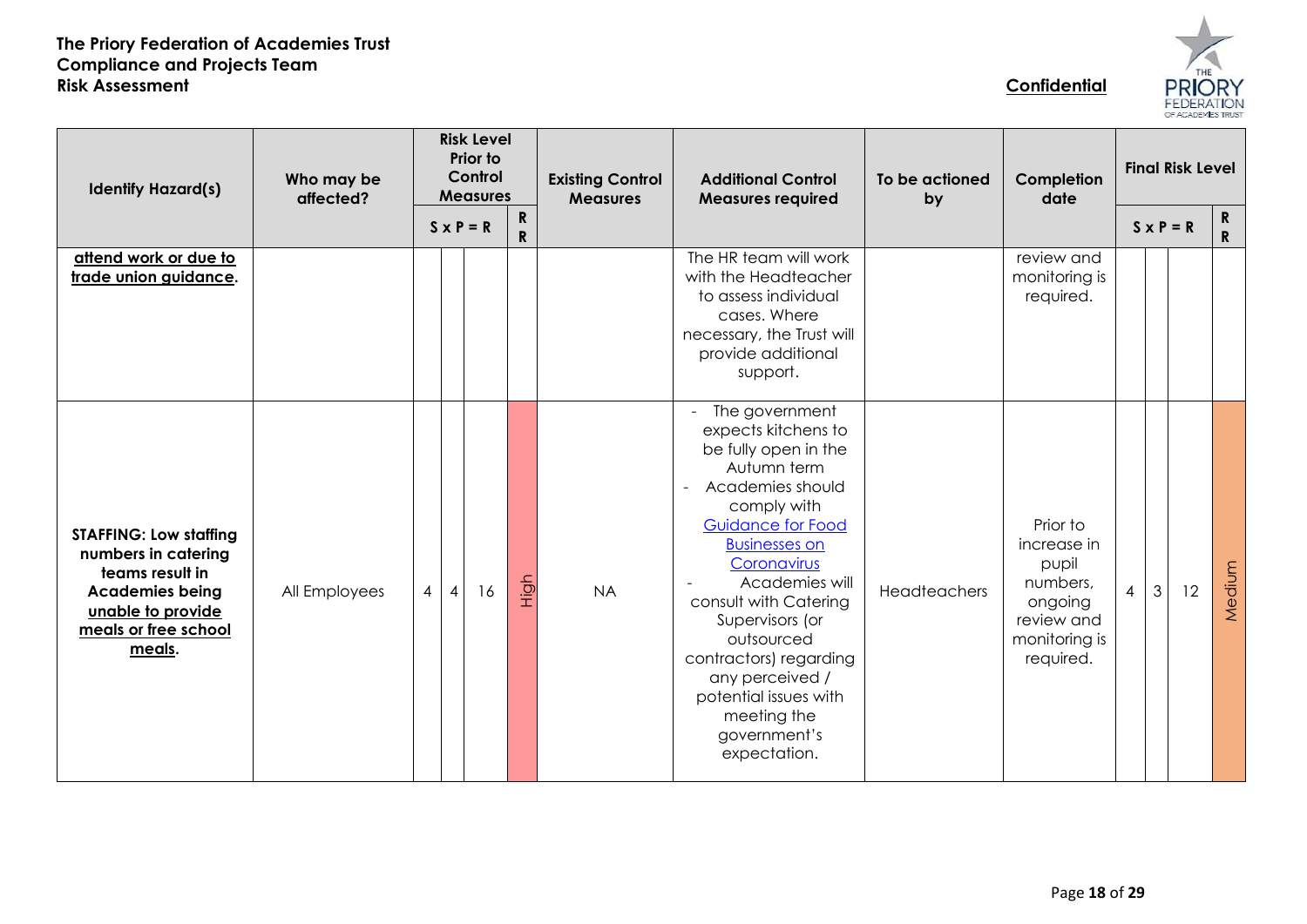

- Either the DSL, DSO, Headteacher should be available to cover DSL role. If they are not available, the Academy should nominate someone to deputise in the Academy, with the necessary training for the deputising role. - As part of the Trust's overarching safeguarding **Headteachers** Prior to procedures and **STAFFING: Low staffing SENCO** increase in protocols, the **numbers due to**  DSL/DSO pupil Trust's Director of Medium MediumHigh **isolation result in**  Director of numbers, Welfare and Trust  $3 \mid 12$ All Employees 4 4 16 NA 4 **Academies not having**  Welfare/Trust ongoing DSL or Trust Deputy **the DSL or SENCO**  DSL review and DSL are available **available on site.** Deputy Trust monitoring is for Academies. DSL required. - Either the SENCO, Headteacher or identified member of the Senior Team should be available every day to undertake the SENCO role - In conjunction with the government [Guidance for full](https://www.gov.uk/government/publications/actions-for-schools-during-the-coronavirus-outbreak/guidance-for-full-opening-schools)  [opening schools](https://www.gov.uk/government/publications/actions-for-schools-during-the-coronavirus-outbreak/guidance-for-full-opening-schools) Academies should provide additional time for DSL's and deputies (or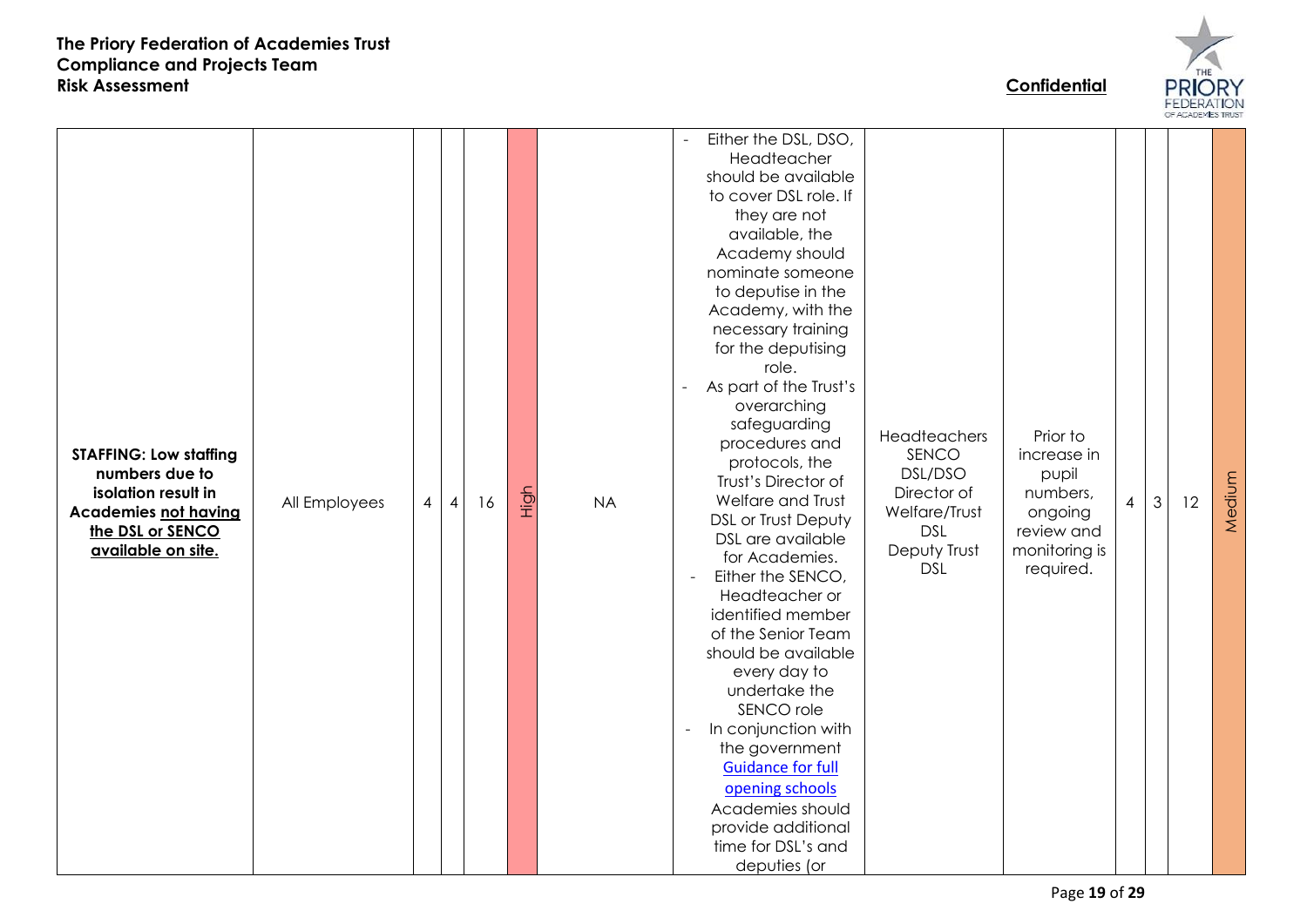| OF ACADEMIES TRUST |
|--------------------|

| <b>Identify Hazard(s)</b>                                                                                                                                                                    | Who may be<br>affected? | <b>Risk Level</b><br>Prior to<br>Control<br><b>Measures</b> |                |                  |                           | <b>Existing Control</b><br><b>Measures</b>                                                                                     | <b>Additional Control</b><br><b>Measures required</b>                                                                                                                                                                                                                                                                                | To be actioned<br>by                                                 | Completion<br>date                                                                                  | <b>Final Risk Level</b>  |                  |    |                              |
|----------------------------------------------------------------------------------------------------------------------------------------------------------------------------------------------|-------------------------|-------------------------------------------------------------|----------------|------------------|---------------------------|--------------------------------------------------------------------------------------------------------------------------------|--------------------------------------------------------------------------------------------------------------------------------------------------------------------------------------------------------------------------------------------------------------------------------------------------------------------------------------|----------------------------------------------------------------------|-----------------------------------------------------------------------------------------------------|--------------------------|------------------|----|------------------------------|
|                                                                                                                                                                                              |                         |                                                             |                | $S \times P = R$ | ${\bf R}$<br>$\mathbf{R}$ |                                                                                                                                |                                                                                                                                                                                                                                                                                                                                      |                                                                      |                                                                                                     |                          | $S \times P = R$ |    | $\mathsf{R}$<br>$\mathsf{R}$ |
|                                                                                                                                                                                              |                         |                                                             |                |                  |                           |                                                                                                                                | nominated person)<br>to support pupils<br>and staff in the first<br>few weeks of term.                                                                                                                                                                                                                                               |                                                                      |                                                                                                     |                          |                  |    |                              |
| <b>STAFFING: retention</b><br>and/or attendance of<br>staff falls (as the social<br>and emotional<br>wellbeing of staff is put<br>under strain) and<br>compromises the<br>quality of service | All Employees           | 4                                                           | $\overline{4}$ | 16               | High                      | Wellbeing<br>projects and<br>monitoring<br>have been<br>taking place<br>across the Trust<br>throughout the<br>partial closure. | Restore and<br>Recover initiatives<br>are being<br>formulated across<br>the Trust, with<br>regards to<br>wellbeing<br>Agree staff<br>workload<br>expectations<br>(including for<br>leaders) with the<br>DfE Workload<br>Toolkit as a guide.<br>The Trust's HR<br>department will<br>provide an audit<br>over the summer<br>holidays. | Restore and<br>Recover:<br>Wellbeing<br>Group advice<br>Headteachers | Prior to<br>increase in<br>pupil<br>numbers,<br>ongoing<br>review and<br>monitoring is<br>required. | $\overline{\mathcal{A}}$ | 3                | 12 | Medium                       |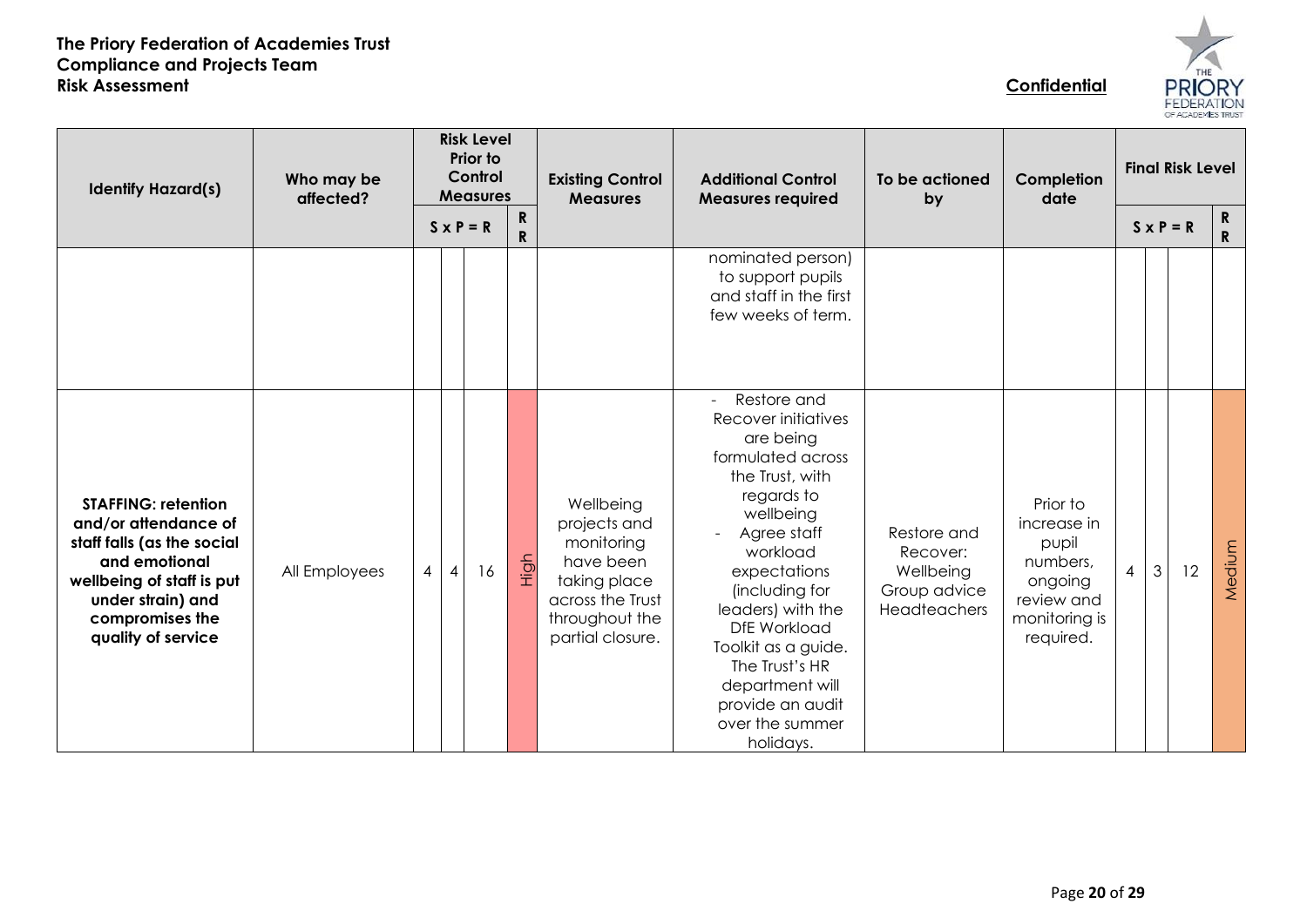

| Who may be<br><b>Identify Hazard(s)</b><br>affected?                                              |               |                | <b>Risk Level</b><br>Prior to<br>Control<br><b>Measures</b> |            | <b>Existing Control</b><br><b>Measures</b> | <b>Additional Control</b><br><b>Measures required</b>                                                                                                                                                                                                                                        | To be actioned<br>by | Completion<br>date                                                                                  | <b>Final Risk Level</b> |                |                  |                            |
|---------------------------------------------------------------------------------------------------|---------------|----------------|-------------------------------------------------------------|------------|--------------------------------------------|----------------------------------------------------------------------------------------------------------------------------------------------------------------------------------------------------------------------------------------------------------------------------------------------|----------------------|-----------------------------------------------------------------------------------------------------|-------------------------|----------------|------------------|----------------------------|
|                                                                                                   |               |                | $S \times P = R$                                            | $R$<br>$R$ |                                            |                                                                                                                                                                                                                                                                                              |                      |                                                                                                     |                         |                | $S \times P = R$ | $\mathbf R$<br>$\mathbf R$ |
| Unable to provide staff<br>car parking due to staff<br>using cars rather than<br>public transport | All Employees | $\mathfrak{S}$ | $\mathfrak{Z}$<br>$\overline{9}$                            | Medium     | <b>NA</b>                                  | Due to the location<br>$\equiv$<br>of the Academies,<br>it is not predicted<br>that there will be a<br>significant increase<br>in the need for car<br>park spaces.<br>The Academies will<br>$\blacksquare$<br>encourage staff not<br>to car share and to<br>walk to work, where<br>possible. | Headteacher          | Prior to<br>increase in<br>pupil<br>numbers,<br>ongoing<br>review and<br>monitoring is<br>required. | $\mathfrak{S}$          | $\overline{2}$ | $\ddot{\delta}$  | Low                        |
| <b>Teaching and Learning</b>                                                                      |               |                |                                                             |            |                                            |                                                                                                                                                                                                                                                                                              |                      |                                                                                                     |                         |                |                  |                            |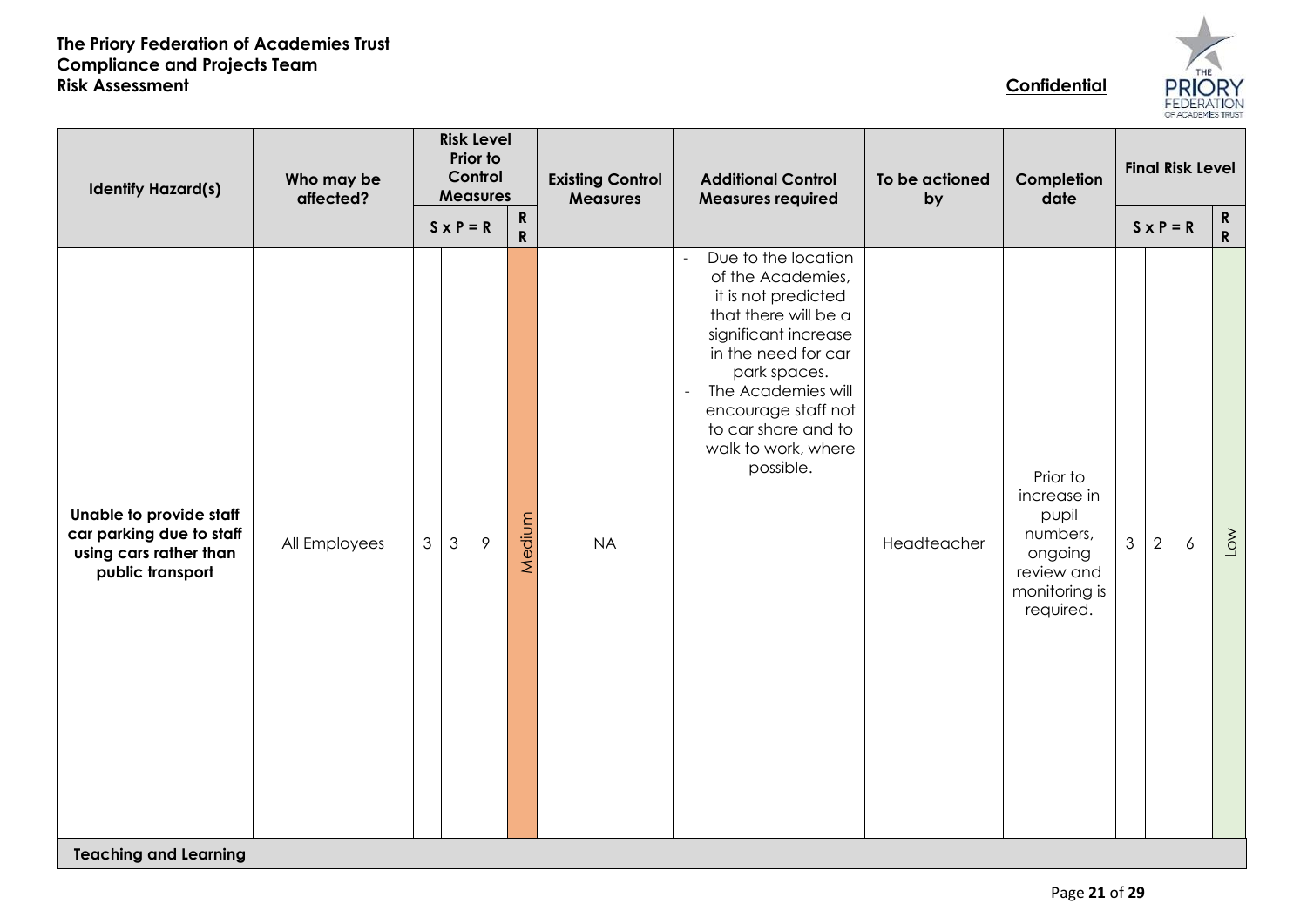

Academies will follow government guidelines on student bubbles, up to full year group size, as outlined in [Guidance](https://www.gov.uk/government/publications/actions-for-schools-during-the-coronavirus-outbreak/guidance-for-full-opening-schools)  [for full opening schools](https://www.gov.uk/government/publications/actions-for-schools-during-the-coronavirus-outbreak/guidance-for-full-opening-schools), to ensure the Academy is able to deliver the full range of curriculum subjects. Particular reference will be made on **Teaching and Learning:**  Prior to **Difficulty maintaining**  'measures in the increase in **distinct groups or**  classroom' and 'how pupil Medium **bubbles outlined in the**  Mediumto group children'. All Employees and High numbers,  $4 \mid 3 \mid 12$ **government guidance,**   $\frac{2}{\pi}$  Pupils / Students  $\left| \begin{array}{c} 4 & 4 \end{array} \right|$  16 NA Headteachers ongoing **in aim to reduce the**  Older children will be review and **number of contacts**  encouraged to monitoring is **between staff and**  distance within their required. **pupils** bubbles. Government advice acknowledges that this may be challenging in SEND and primary settings. Staff should maintain 2 metres distance from other adults and keep their distance from pupils (ideally 2 meters where possible).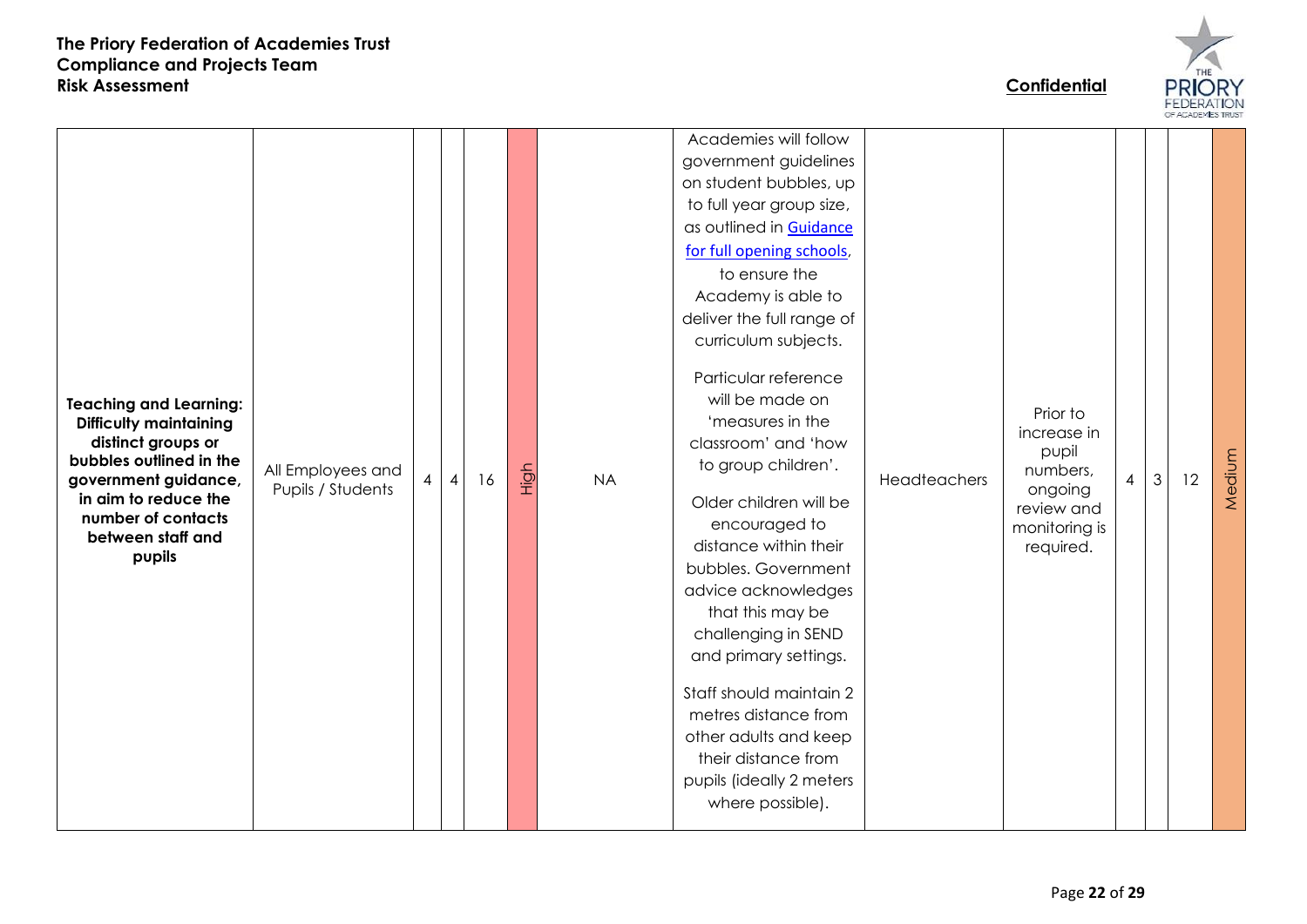

| <b>Identify Hazard(s)</b>                                                                                                          | Who may be<br>affected?                |                |                | <b>Risk Level</b><br>Prior to<br>Control<br><b>Measures</b> |                           | <b>Existing Control</b><br><b>Measures</b>                                                                      | <b>Additional Control</b><br><b>Measures required</b>                                                                                                                                                                                                                                                     | To be actioned<br>by                            | Completion<br>date                                                                                  | <b>Final Risk Level</b>  |                  |    |                            |
|------------------------------------------------------------------------------------------------------------------------------------|----------------------------------------|----------------|----------------|-------------------------------------------------------------|---------------------------|-----------------------------------------------------------------------------------------------------------------|-----------------------------------------------------------------------------------------------------------------------------------------------------------------------------------------------------------------------------------------------------------------------------------------------------------|-------------------------------------------------|-----------------------------------------------------------------------------------------------------|--------------------------|------------------|----|----------------------------|
|                                                                                                                                    |                                        |                |                | $S \times P = R$                                            | ${\bf R}$<br>$\mathsf{R}$ |                                                                                                                 |                                                                                                                                                                                                                                                                                                           |                                                 |                                                                                                     |                          | $S \times P = R$ |    | $\mathbf R$<br>$\mathbf R$ |
| Academy is unable to<br>provide update training<br>or required training to<br>staff                                                | All Employees and<br>Pupils / Students | $\overline{4}$ | $\overline{4}$ | 16                                                          | High                      | <b>NA</b>                                                                                                       | Academies to speak<br>to HR Department<br>about online<br>compulsory training                                                                                                                                                                                                                             | Headteachers<br><b>HR Department</b>            | Prior to<br>increase in<br>pupil<br>numbers,<br>ongoing<br>review and<br>monitoring is<br>required. | $\overline{\mathcal{A}}$ | $\sqrt{2}$       | 8  | Medium                     |
| <b>Staffing Levels:</b><br>Academies are unable<br>to provide breakfast<br>clubs, lunch clubs and<br>after-school clubs.           | All Employees and<br>Pupils / Students | 4              | $\overline{4}$ | 16                                                          | High                      | <b>NA</b>                                                                                                       | Academies will follow<br>guidance on breakfast<br>and afterschool club<br>provisions outlined in<br><b>Guidance for full</b><br>opening schools                                                                                                                                                           | Headteachers /<br>Senior<br>Leadership<br>Teams | Prior to<br>increase in<br>pupil<br>numbers,<br>ongoing<br>review and<br>monitoring is<br>required. | $\overline{4}$           | $\mathfrak{Z}$   | 12 | Medium                     |
| <b>Teaching and Learning:</b><br>Students passing on the<br>virus as a result of not<br>following social<br>distancing guidelines. | All Employees and<br>Pupils / Students | 4              | $\overline{4}$ | 16                                                          | High                      | Academies<br>have<br>promoted<br>social<br>distancing<br>guidelines prior<br>and during the<br>partial closure. | Academies will<br>$\blacksquare$<br>continue to<br>encourage<br>students to follow<br>social distancing<br>guidelines and<br>personal hygiene<br>guidelines.<br>Academies will<br>update behaviour<br>practices to make<br>provision for<br>students who refuse<br>to follow social<br>distancing guideli | Headteachers /<br>Senior<br>Leadership<br>Teams | Prior to<br>increase in<br>pupil<br>numbers,<br>ongoing<br>review and<br>monitoring is<br>required. | $\overline{4}$           | $\mathfrak{Z}$   | 12 | Medium                     |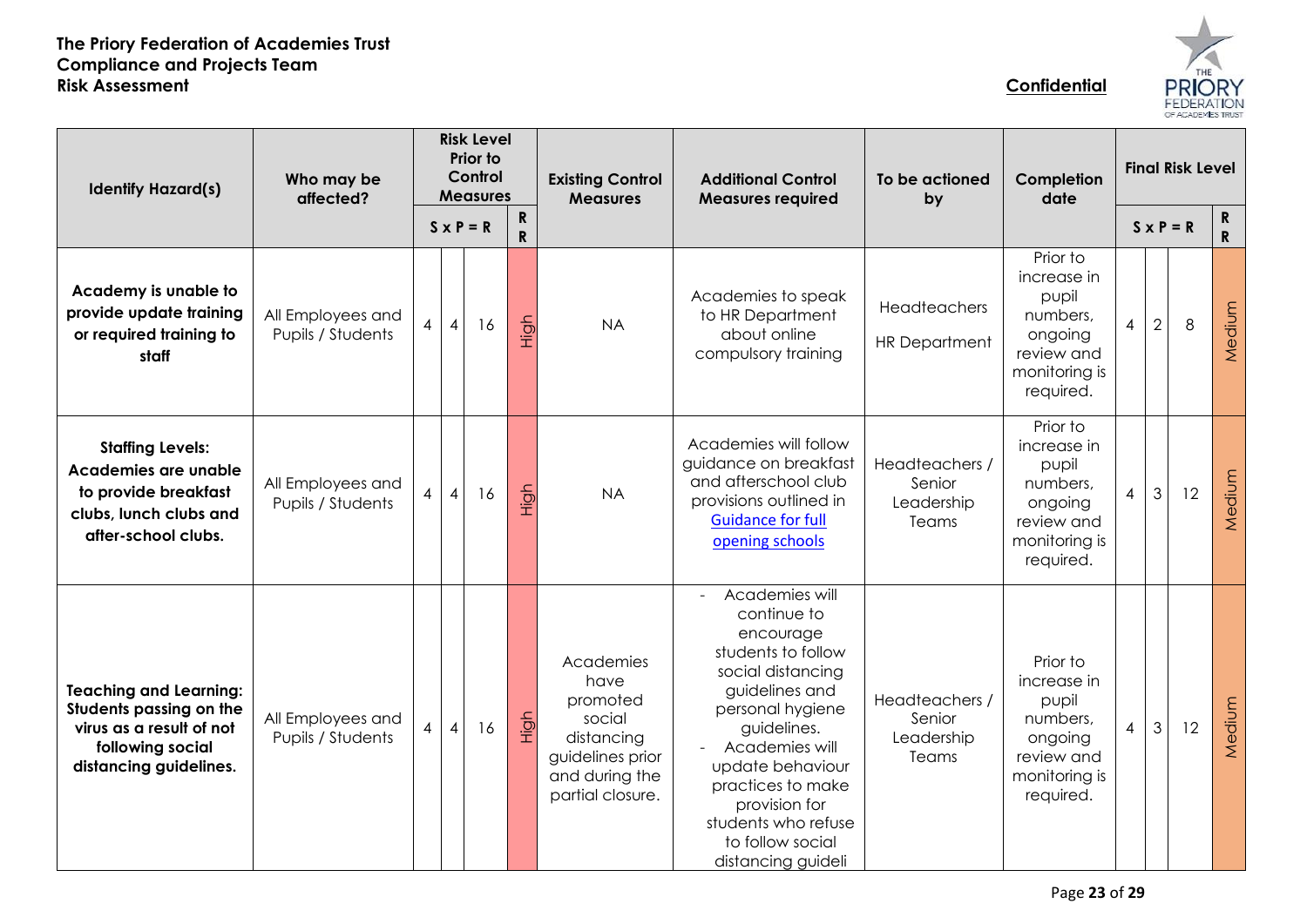

| <b>Identify Hazard(s)</b>                                                                                                | Who may be<br>affected?                |                |                  | <b>Risk Level</b><br>Prior to<br>Control<br><b>Measures</b> |                           | <b>Existing Control</b><br><b>Measures</b> | <b>Additional Control</b><br><b>Measures required</b>                                                                                                                                                                                                                                                                                                                                                                                                                                                                                                                                                                           | To be actioned<br>by                            | Completion<br>date                                                                                  |                |   | <b>Final Risk Level</b> |                   |
|--------------------------------------------------------------------------------------------------------------------------|----------------------------------------|----------------|------------------|-------------------------------------------------------------|---------------------------|--------------------------------------------|---------------------------------------------------------------------------------------------------------------------------------------------------------------------------------------------------------------------------------------------------------------------------------------------------------------------------------------------------------------------------------------------------------------------------------------------------------------------------------------------------------------------------------------------------------------------------------------------------------------------------------|-------------------------------------------------|-----------------------------------------------------------------------------------------------------|----------------|---|-------------------------|-------------------|
|                                                                                                                          |                                        |                | $S \times P = R$ |                                                             | ${\bf R}$<br>$\mathsf{R}$ |                                            |                                                                                                                                                                                                                                                                                                                                                                                                                                                                                                                                                                                                                                 |                                                 |                                                                                                     |                |   | $S \times P = R$        | R<br>$\mathbf{R}$ |
| <b>Teaching and Learning:</b><br>failure to provide the<br>correct plans, schemes<br>of work and<br>programmes of study. | All Employees and<br>Pupils / Students | $\overline{4}$ | $\overline{4}$   | 16                                                          | High                      | <b>NA</b>                                  | Academies will<br>$\overline{\phantom{a}}$<br>assess their own<br>student needs to<br>create the correct<br>resources.<br>Academies will<br>$\blacksquare$<br>consider all<br>curriculum<br>guidance outlined<br>in Guidance for full<br>opening schools;<br>however, application<br>to their own setting's<br>needs will be<br>considered.<br>Academies with a<br>shared sixth form will<br>work together on<br>plans in the<br>Academy, following<br>the government<br>guidance, allowing<br>students to attend<br>more than one<br>setting.<br>Pupils who are self-<br>$\sim$<br>isolating will receive<br>remote education. | Headteachers /<br>Senior<br>Leadership<br>Teams | Prior to<br>increase in<br>pupil<br>numbers,<br>ongoing<br>review and<br>monitoring is<br>required. | $\overline{4}$ | 3 | 12                      | Medium            |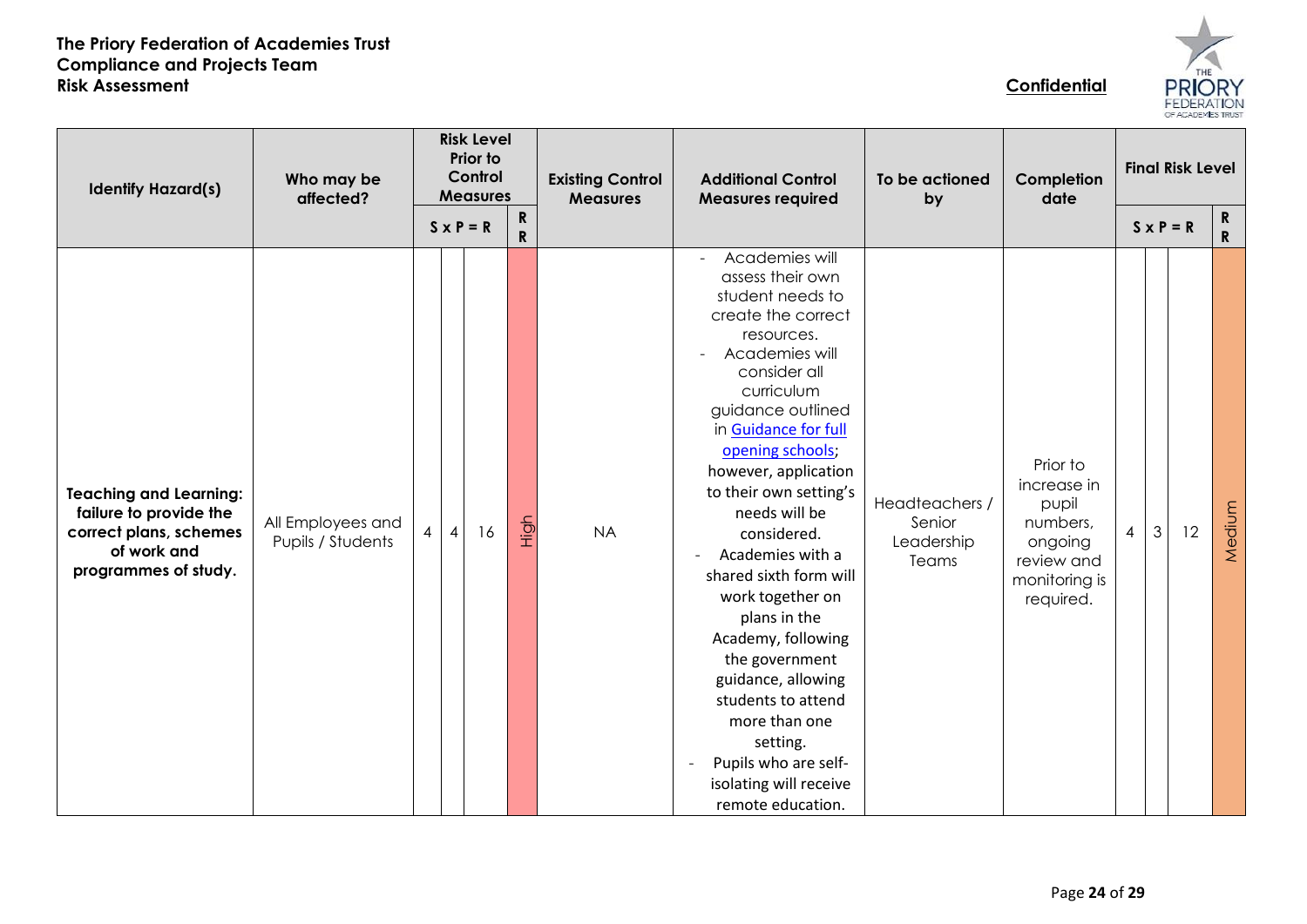

| <b>Identify Hazard(s)</b>                                                                                                      | Who may be<br>affected?                | <b>Risk Level</b><br>Prior to<br>Control<br><b>Measures</b><br>${\bf R}$<br>$S \times P = R$ |                |    |        | <b>Existing Control</b><br><b>Measures</b> | <b>Additional Control</b><br><b>Measures required</b>                                                                                                                                                                                                                                                                       | To be actioned<br>by                            | Completion<br>date                                                                                  |                | <b>Final Risk Level</b><br>$\mathbf{R}$ |    |              |
|--------------------------------------------------------------------------------------------------------------------------------|----------------------------------------|----------------------------------------------------------------------------------------------|----------------|----|--------|--------------------------------------------|-----------------------------------------------------------------------------------------------------------------------------------------------------------------------------------------------------------------------------------------------------------------------------------------------------------------------------|-------------------------------------------------|-----------------------------------------------------------------------------------------------------|----------------|-----------------------------------------|----|--------------|
|                                                                                                                                |                                        |                                                                                              |                |    | R      |                                            | Local authorities will                                                                                                                                                                                                                                                                                                      |                                                 |                                                                                                     |                | $S \times P = R$                        |    | $\mathbf{R}$ |
| <b>Teaching and Learning:</b><br>the academy is unable<br>to meet EHCP<br>requirements<br>incorporating COVID 19<br>guidelines | All Employees and<br>Pupils / Students | $\overline{4}$                                                                               | $\mathfrak{Z}$ | 12 | Medium | <b>NA</b>                                  | review risk<br>assessments<br>alongside EHCP,<br>Academies will<br>take guidance from<br>local authorities in<br>reducing any<br>flexibilities in the<br>EHCP's.<br>Academies will<br>refer to Guidance for<br>full opening schools<br>and Guidance for full<br>opening special<br>schools and other<br>specialist settings | Headteachers /<br>Senior<br>Leadership<br>Teams | Prior to<br>increase in<br>pupil<br>numbers,<br>ongoing<br>review and<br>monitoring is<br>required. | $\overline{4}$ | $\mathfrak{Z}$                          | 12 | Medium       |
| <b>Teaching and Learning:</b><br>potential increase in<br>student behaviour<br>incidents                                       | All Employees and<br>Pupils / Students | $\overline{4}$                                                                               | $\mathfrak{Z}$ | 12 | Medium | <b>NA</b>                                  | Academy will risk<br>assess any students<br>who display<br>increased<br>behaviours due to<br>COVID <sub>19</sub><br>changing their<br>environment on-site<br>Academies will<br>create individual<br>pupil support plans                                                                                                     | Headteachers /<br>Senior<br>Leadership<br>Teams | Prior to<br>increase in<br>pupil<br>numbers,<br>ongoing<br>review and<br>monitoring is<br>required. | $\overline{4}$ | 3                                       | 12 | Medium       |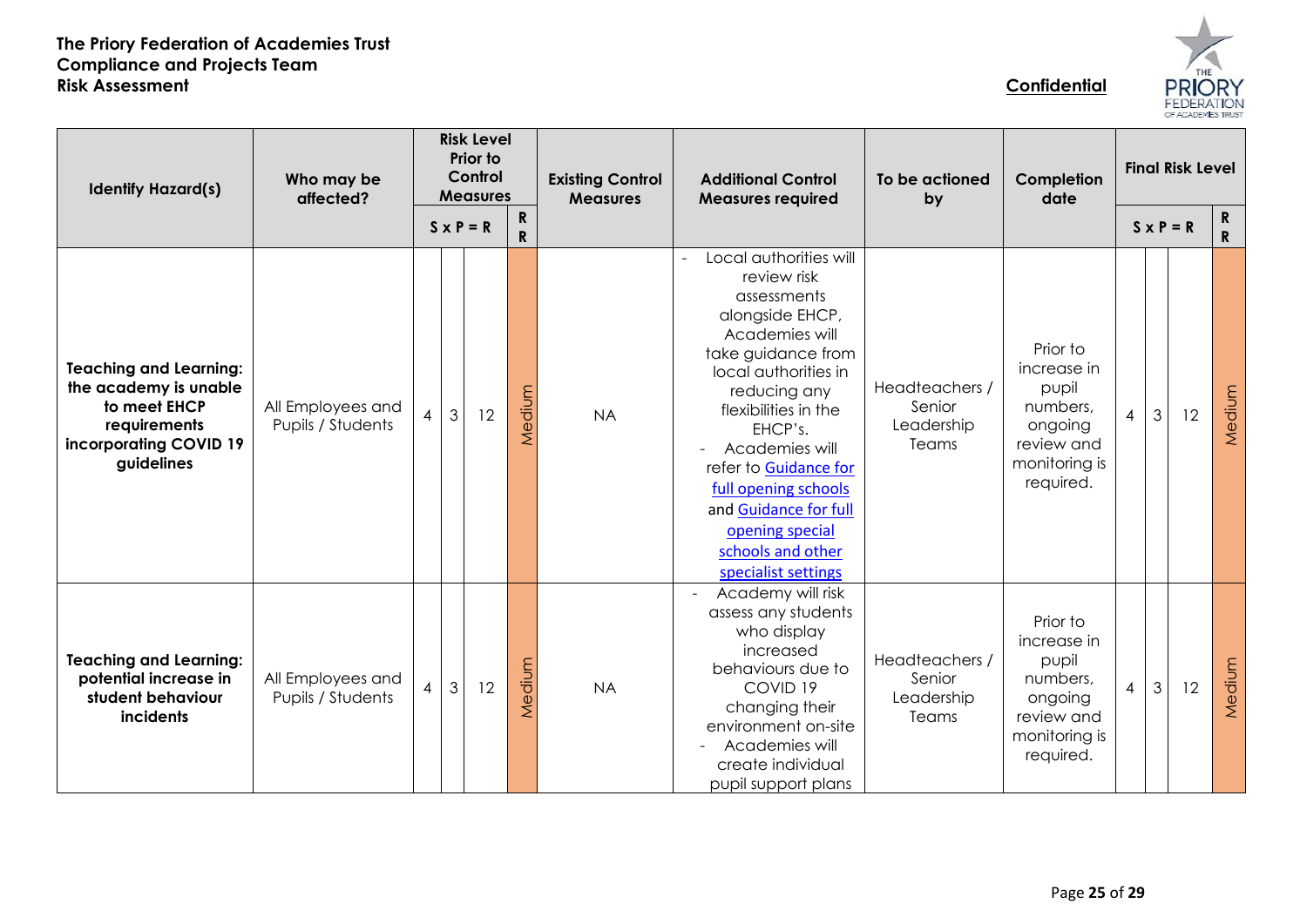

| <b>Identify Hazard(s)</b>                                                                                                                        | Who may be<br>affected?                             | <b>Risk Level</b><br>Prior to<br>Control<br><b>Measures</b><br>$\mathsf{R}$<br>$S \times P = R$<br>R |                      |        | <b>Existing Control</b><br><b>Measures</b>                                                                                                                                                                                                                                                                                               | <b>Additional Control</b><br><b>Measures required</b>                                                                                                                                                                               | To be actioned<br>by                                                                  | Completion<br>date                                                                                  | <b>Final Risk Level</b><br>$S \times P = R$ |  |                | R.<br>R.   |
|--------------------------------------------------------------------------------------------------------------------------------------------------|-----------------------------------------------------|------------------------------------------------------------------------------------------------------|----------------------|--------|------------------------------------------------------------------------------------------------------------------------------------------------------------------------------------------------------------------------------------------------------------------------------------------------------------------------------------------|-------------------------------------------------------------------------------------------------------------------------------------------------------------------------------------------------------------------------------------|---------------------------------------------------------------------------------------|-----------------------------------------------------------------------------------------------------|---------------------------------------------|--|----------------|------------|
| <b>Parents: Lack of</b><br>communication or<br>miscommunication with<br>parents could lead to<br>uncertainty around<br>attendance<br>procedures. | Parents / All<br>Employees and<br>Pupils / Students | $\overline{4}$                                                                                       | $\mathfrak{Z}$<br>12 | Medium | Regular letters<br>have been sent<br>to parents<br>updating on<br>changes and<br>the stages of<br>the phased<br>return.<br>Letter has been<br>sent to all<br>parents from<br>the Academies<br>to advise they<br>will be in touch<br>shortly.<br>Academies<br>have kept<br>parents<br>updated<br>regarding<br>advice and<br>expectations. | Academies will<br>communicate updates<br>to parents, following<br>Trust direction, on<br>various areas including<br>social distancing rules<br>for parents on-site and<br>the education<br>provision for students<br>going forward. | <b>Trust Central</b><br>Services /<br>Headteachers /<br>Senior<br>Leadership<br>Teams | Prior to<br>increase in<br>pupil<br>numbers,<br>ongoing<br>review and<br>monitoring is<br>required. | $\overline{4}$                              |  | $\overline{4}$ | <b>NOT</b> |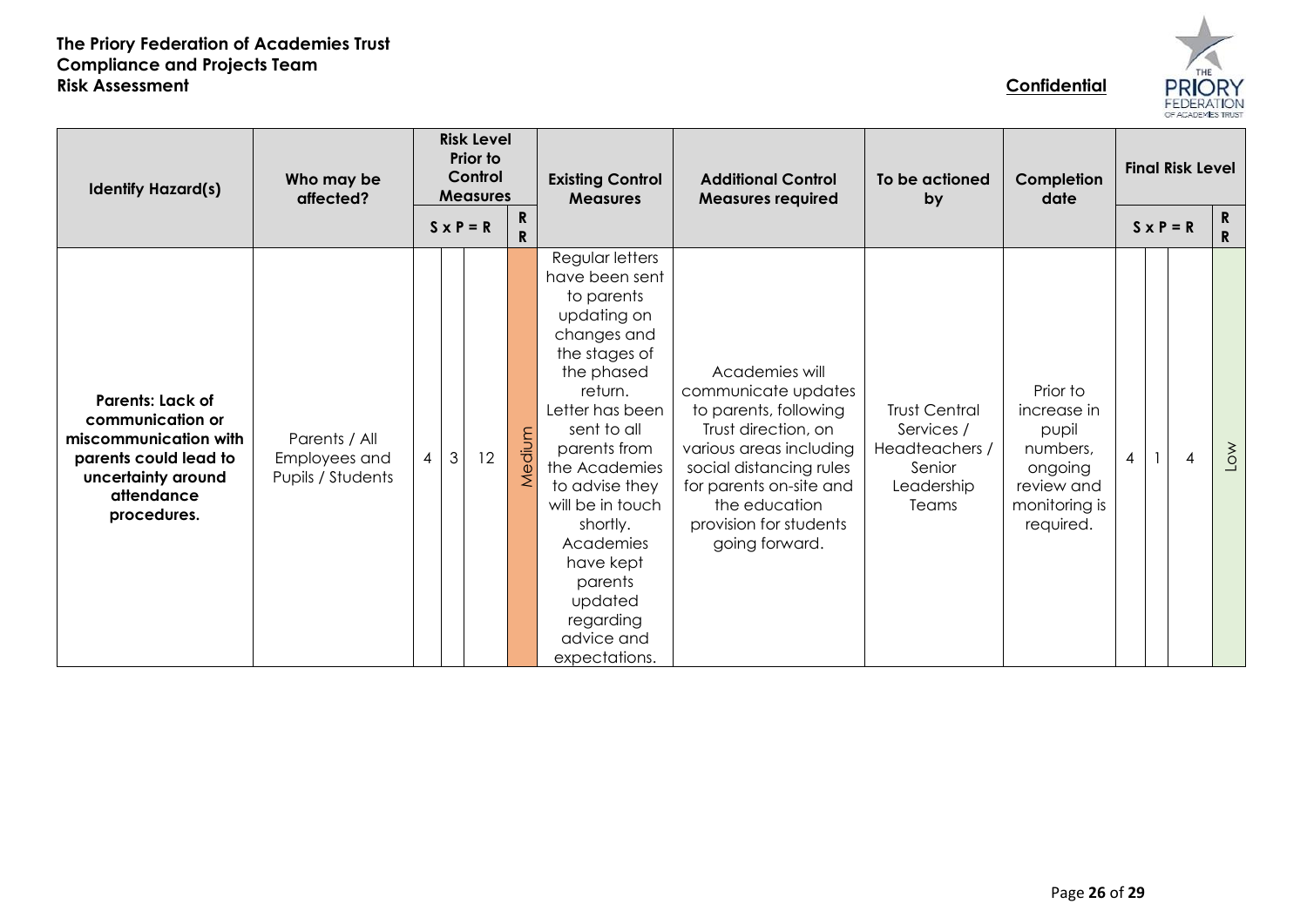

| <b>Identify Hazard(s)</b>                                                                                                                                                                                                              | Who may be<br>affected?                             | <b>Risk Level</b><br>Prior to<br>Control<br><b>Measures</b><br>R<br>$S \times P = R$<br>R |    |        | <b>Existing Control</b><br><b>Measures</b>                                                                                                                         | <b>Additional Control</b><br><b>Measures required</b>                                                                                                                                                                                                                                                                                                                                                                                                                                       | To be actioned<br>Completion<br>date<br>by                                            |                                                                                                     | <b>Final Risk Level</b><br>$S \times P = R$ |                |    | $\mathbf R$<br>$\mathsf{R}$ |
|----------------------------------------------------------------------------------------------------------------------------------------------------------------------------------------------------------------------------------------|-----------------------------------------------------|-------------------------------------------------------------------------------------------|----|--------|--------------------------------------------------------------------------------------------------------------------------------------------------------------------|---------------------------------------------------------------------------------------------------------------------------------------------------------------------------------------------------------------------------------------------------------------------------------------------------------------------------------------------------------------------------------------------------------------------------------------------------------------------------------------------|---------------------------------------------------------------------------------------|-----------------------------------------------------------------------------------------------------|---------------------------------------------|----------------|----|-----------------------------|
| Parents: parents are<br>unwilling to send<br>children back to the<br><b>Academy or students</b><br>are unwilling to attend<br>the Academy,<br>meaning the Academy<br>is unable to deliver the<br>government increased<br>numbers plan. | Parents / All<br>Employees and<br>Pupils / Students | $\vert$ 4<br>$\overline{4}$                                                               | 16 | 스<br>도 | Assurances<br>should be<br>made to<br>indicate how<br>the Academy /<br>Trust plans to<br>implement<br>safety<br>measures and<br>follow<br>government<br>guidelines | Government<br>guidelines have<br>advised that<br>attendance in the<br>new academic<br>year will be<br>compulsory and<br>have indicated<br>that Headteachers<br>may need to<br>introduce sanctions<br>for cases of non-<br>attendance<br>Academies will<br>inform social<br>workers where<br>children with a<br>social worker do<br>not attend.<br>Academies will<br>$\sim$<br>encourage<br>students to attend<br>as stringent social<br>distancing<br>guidelines have<br>been put in place. | <b>Trust Central</b><br>Services /<br>Headteachers /<br>Senior<br>Leadership<br>Teams | Prior to<br>increase in<br>pupil<br>numbers.<br>ongoing<br>review and<br>monitoring is<br>required. | $\overline{4}$                              | $\mathfrak{Z}$ | 12 | Medium                      |

**| Severity x Probability = Risk | 'Risk Rating' (RR) is defined as Red/Amber/Green in accordance the guidance at the end of this document |**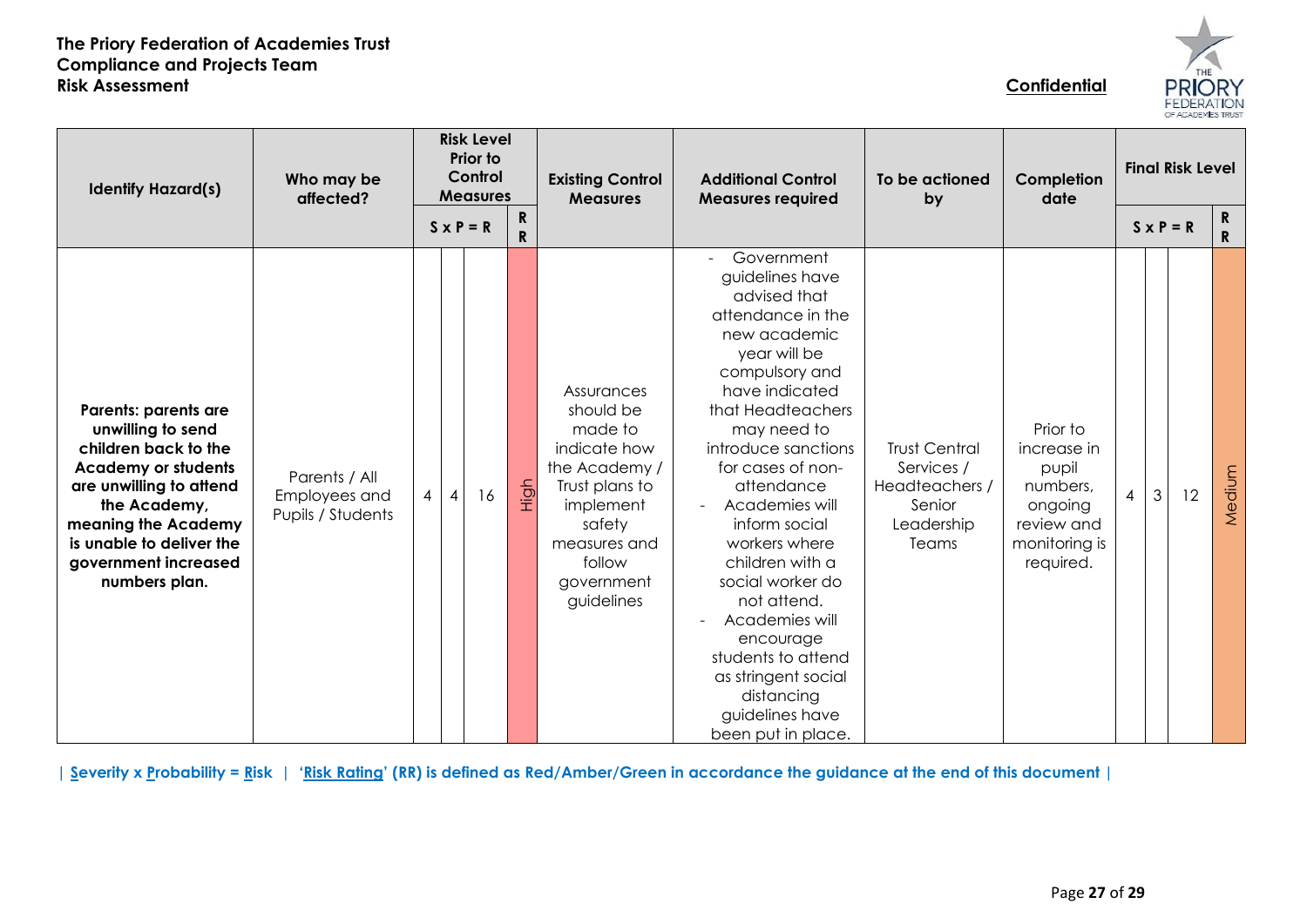#### **Guidance Notes**

When calculating a Risk score for a hazard, you will need to award a score of **between 1 and 5** for **Severity** and again for **Probability**, based on the following criteria:

| Score          | <b>Definition</b>                     | Score | <b>Definition</b>     |
|----------------|---------------------------------------|-------|-----------------------|
|                | Minor Injuries or Illness             |       | <b>Very Unlikely</b>  |
| $\overline{2}$ | 'Lost Time' Injury or illness         |       | Unlikely              |
| $\mathbf{3}$   | 'Over 3 Day' Injury or Illness        |       | Likely                |
| 4              | Major Injury or Illness.              |       | Very Likely           |
|                | Fatality, Disabling Injury or Illness |       | <b>Almost Certain</b> |

**Severity x Probability = Risk !**

**Severity** – What is the potential level of harm? **Probability** – What is the likelihood of harm being caused?

| <b>Score</b> | <b>Definition</b> |
|--------------|-------------------|
|              | Very Unlikely     |
| 2            | Unlikely          |
| 3            | Likely            |
|              | Very Likely       |
| 5            | Almost Certain    |
|              |                   |

The resulting **'Risk'** score should be no more than 25, and should give a '**Risk Rating'** which correlates with the **Risk Matrix** below.

The Red / Amber / Green aspect of the table indicates the **Risk Rating** which should be indicated in the preceding hazard assessment table as an 'at a glance' indicator.

|                     |                                              |             | <b>Risk Matrix</b> |                                                                                             |    |    |    |    | Score                                                                                              | <b>Action Required</b>                                                                                                                                                                    |  |  |  |
|---------------------|----------------------------------------------|-------------|--------------------|---------------------------------------------------------------------------------------------|----|----|----|----|----------------------------------------------------------------------------------------------------|-------------------------------------------------------------------------------------------------------------------------------------------------------------------------------------------|--|--|--|
|                     |                                              |             |                    | 5                                                                                           | 10 | 15 | 20 | 25 | $1 - 6$                                                                                            | Continue to review working practices on a regular basis and implement any additional<br>control measures required within the timescale given in the Risk Assessment.                      |  |  |  |
| <b>Risk Ratings</b> |                                              |             |                    | 4                                                                                           | 8  | 12 | 16 | 20 |                                                                                                    | Implement control measures within timescale shown in Risk Assessment and review working<br>practices on a regular basis. Review working practices used to reduce the probability of an    |  |  |  |
|                     | Low                                          |             | <b>Aire</b>        |                                                                                             |    | 9  | 12 | 15 | $8 - 15$                                                                                           | incident to the lowest level possible – involve employees in the consultation.                                                                                                            |  |  |  |
|                     | 10<br>8<br><b>Medium</b><br>မ္တ<br>3<br>High |             |                    | Do not allow work to start - review working practices Immediately. Implement all additional |    |    |    |    |                                                                                                    |                                                                                                                                                                                           |  |  |  |
|                     |                                              |             |                    |                                                                                             |    |    |    |    | $16 - 25$                                                                                          | control measures identified in the Risk Assessment, within the given timescales. Continue to<br>review and implement additional control measures until the probability of an inciddent is |  |  |  |
|                     |                                              | Probability |                    |                                                                                             |    |    |    |    | reduced to the lowest level possible. (Employee consultation should be included in the<br>review). |                                                                                                                                                                                           |  |  |  |